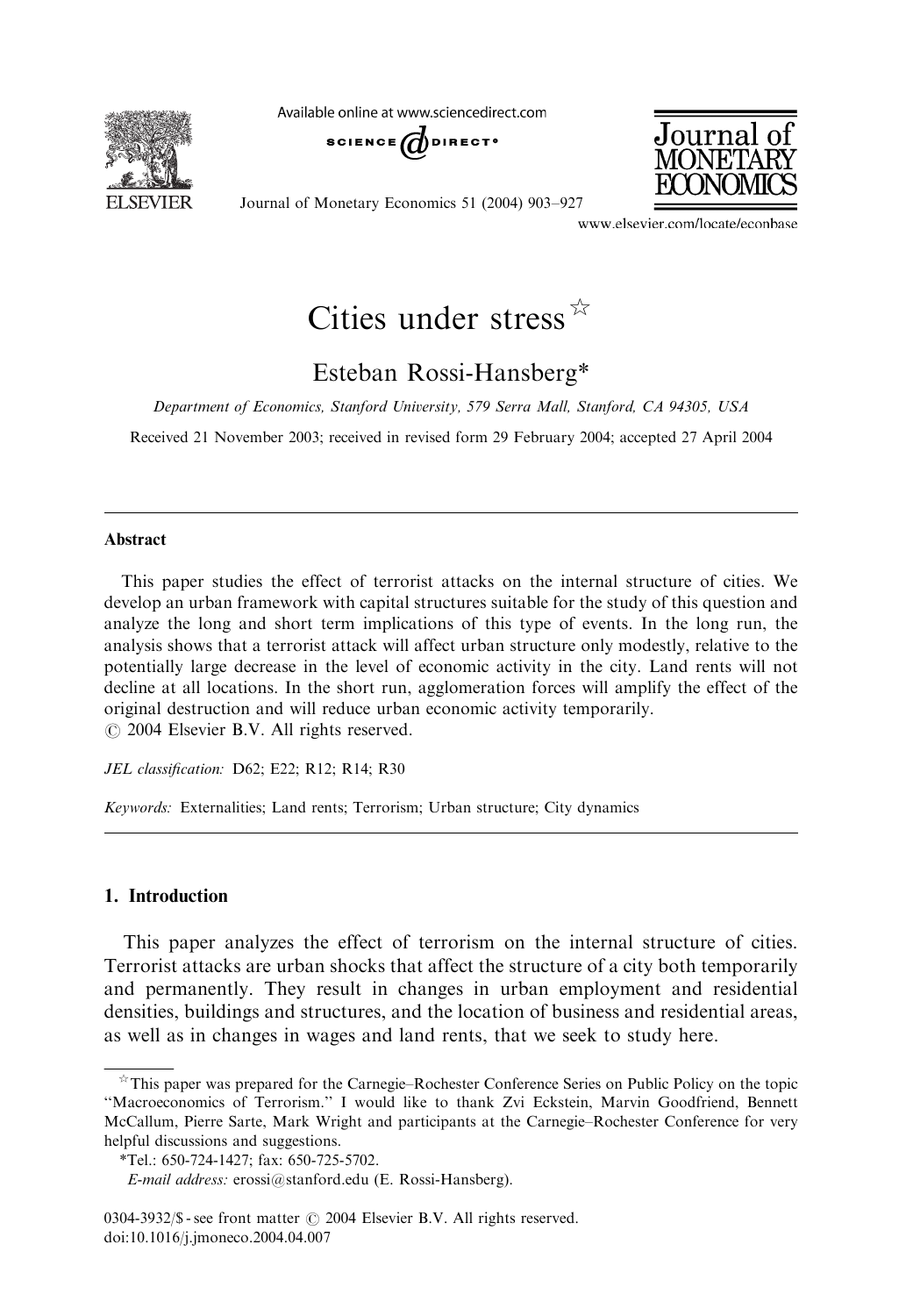There are two main dimensions in which terrorist attacks affect urban structure. The first one is the actual destruction of physical capital in certain parts of the city caused by a realized shock. The second, with potentially larger effects, is the change in the expectation of residents and firms of the likelihood of future attacks after a terrorist act is realized. The change in expectations distorts investment decisions permanently. The threat of future attacks may also alter the costs of commuting, transporting goods, and congestion, as well as the benefits of agglomeration. Modern terrorism is characterized by the potential for attacks to create devastation on an unprecedented scale and by the fact that this extreme threat is likely to persist indefinitely. The objective of this study is to investigate how the structure of cities might respond to such extreme actual and threatened shocks.

Our starting point for analyzing the consequences of terrorist attacks is the equilibrium model in [Lucas and Rossi-Hansberg \(2002\),](#page-24-0) where the distribution of business and residential land, wages, and land rents, are the result of the trade-off between spatial production externalities and commuting costs. This theory allows us to study how different urban structures, like London (with one Central Business District), New York (with two CBD's), or Los Angeles (with multiple CBD's), will be affected differently by terrorism.

A crucial component of terrorist attacks is the implied destruction of buildings and infrastructure. To address the destruction of physical capital we add structures to the model in [Lucas and Rossi-Hansberg \(2002\)](#page-24-0) and embed it in a dynamic framework.<sup>1</sup> We then use the model to study the steady state implications of changes in the expectation of future attacks. Transitional effects may also be substantial, hence, we introduce a formulation of the problem that includes costs of adjustment in capital investments. These adjustment costs imply that, in our theory, cities will recover slowly from realized attacks. The analysis considers the nature of such transitions.

The threat of future attacks leads to permanent changes in city structure since the potential of future physical capital destruction reduces the returns to capital investments in many locations within the city. Firms and residents will be willing to invest less in structures at those locations, which in turn changes their bid rents, and therefore the structure of the city. This new city structure may benefit some areas in favor of others thereby increasing the returns to capital and land rents in some of them. That is, the effect of a terrorist threat on a city does not necessarily imply uniformly lower land prices. In the classic monocentric model, where the structure of the city is given by assumption, terrorist threats will lower land rents uniformly. In our framework we can also show that a terrorist threat will decrease the range of installed capital levels across locations within the city, and will reduce residential capital investments. Production, wages and population in the city will decrease. However, in all the numerical exercises presented, consumption and residential land rents in the city increase. Agents compensate with consumption and space their

<sup>&</sup>lt;sup>1</sup>A starting point is also the model in [Berliant et al. \(2002\)](#page-24-0) that introduces capital to the constant density framework in [Fujita and Ogawa \(1982\)](#page-24-0).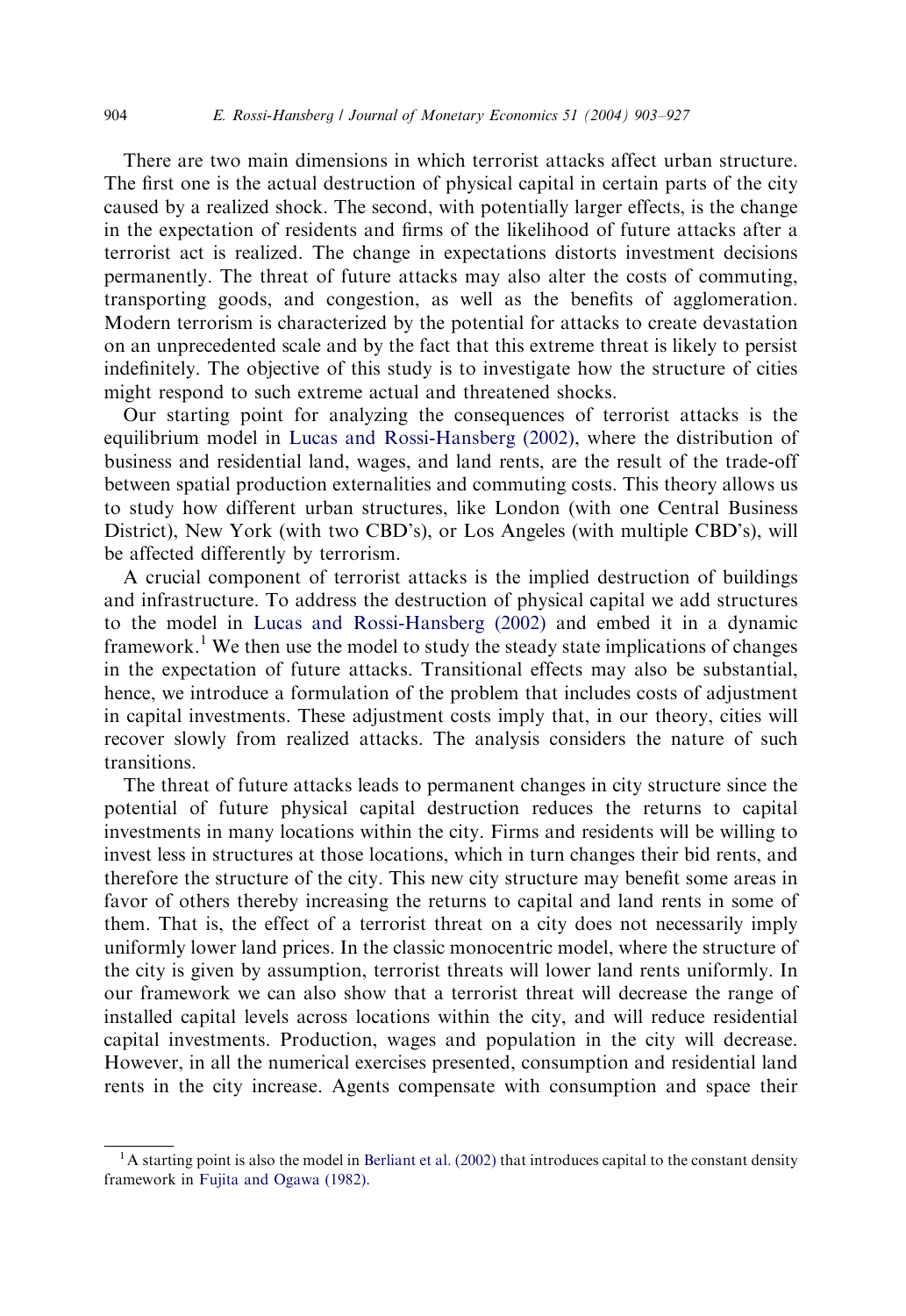lower investment in residential structures, given the reservation utility they require to stay in the city.

A realized terrorist attack will destroy capital structures that will be rebuilt in the future. The cost of rebuilding these structures may be considerable, it takes time, and distorts agglomeration forces and the structure of a city temporarily. In the absence of adjustment costs, the city will immediately return to the steady state capital stock in all areas of the city. The cost of the attack will only be the new investment necessary to rebuild the damaged structures. With adjustment costs, transition costs will be larger, since the lack of capital will imply a reduction in agglomeration forces, and population in the city, that will result in a lower return to capital than in steady state. This implies that the transition will be more costly than the capital that was destroyed in the attack. We present a numerical example to illustrate the characteristics of this transition.

The threat of terrorist attacks increases transport and commuting costs as agents experience increased security checks and feel exposed to greater personal risk when in transit. Urban models are very sensitive to changes in commuting costs; small increases in these costs may lead to significant decreases in employment densities and therefore in TFP. Note that the indefinite nature of the extreme terrorist threat has the potential to cause significant adjustments in city structure, even without an actual attack, but especially if a major attack is realized somewhere in the world. We show that higher commuting costs result in lower output, smaller cities, less concentrated business areas, and a lower average capital level. In the numerical exercises presented, the proliferation of small business centers is one of the outcomes of higher commuting costs.

The threat of a terrorist attack also affects the net benefits of agglomeration along several dimensions. First, the net benefits to firms and agents of locating in a city decrease because of the threat to life and property. Second, since high-density areas are the most attractive target, the benefits to firms of locating near other firms decrease. Third, informal interactions among agents may be reduced too, due to the increased commuting costs. In short, the threat of terrorist attacks decreases the net benefits of interacting with other people, and therefore knowledge spillovers in a city. The result is a city with less concentrated employment and potentially more business centers. We will argue, however, that changes in the spatial scope of knowledge spillovers have only modest effects on urban structure.

The analysis will shed light on government policies that may reduce the transition costs of an actual attack, or avoid the long term effects of a terrorist threat. Given that an actual attack can change the expectation of the likelihood of future attacks and thereby move the city permanently to a worse equilibrium, is there a case for a temporary infusion of external resources to prevent such an outcome? The reaction of agents to the positive probability of future attacks is optimal. The danger that capital structures may be destroyed in the future implies that agents should invest less in those structures. If the fundamental parameters of our theory are not altered by the terrorist threat, we can show that the government can prevent the long term effect of a terrorist threat using a location specific investment subsidy. This is natural since the terrorist threat affects the city *only* by reducing incentives to invest. The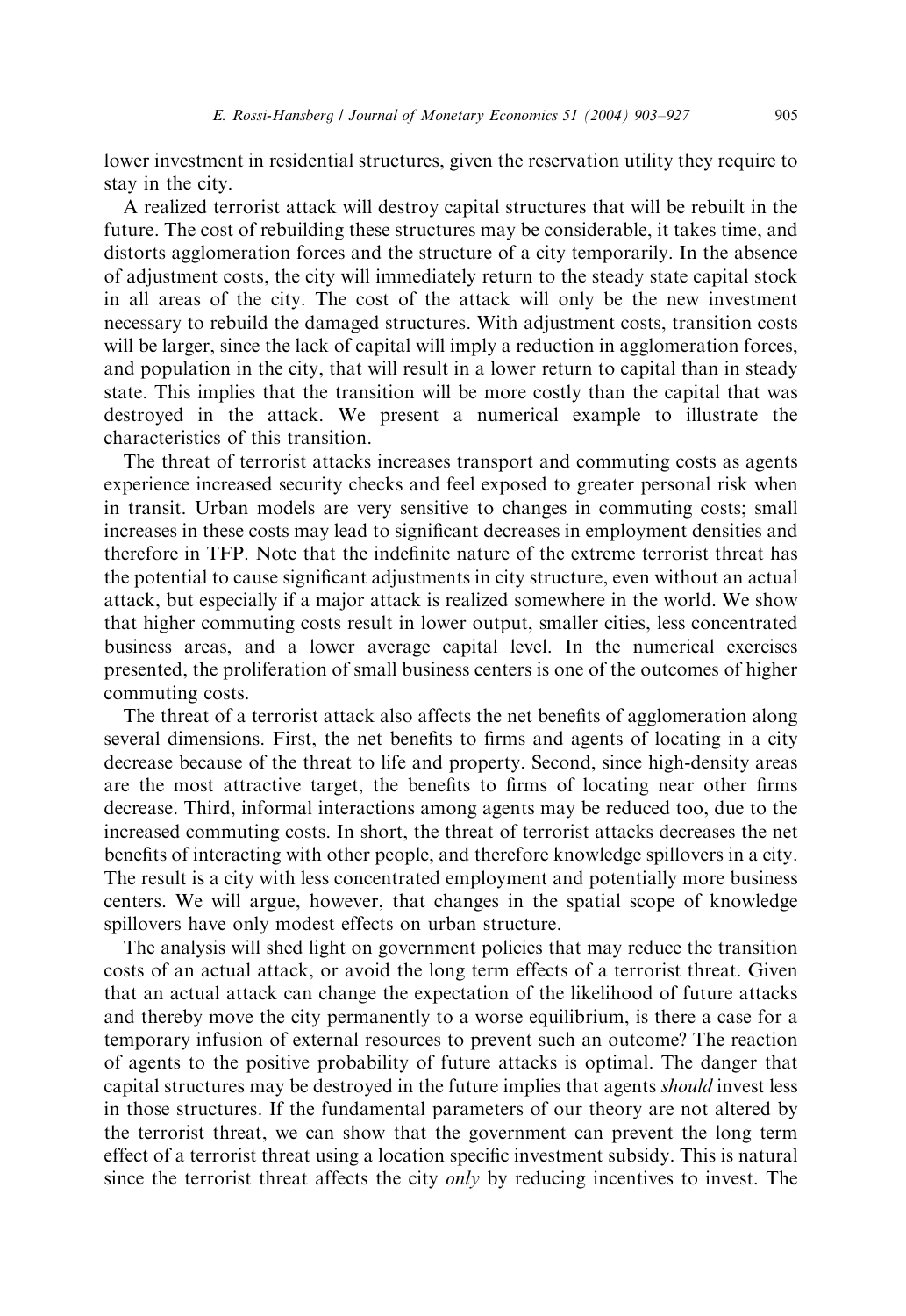production externality is on labor—and not on capital—and so the private investment decision is optimal given local productivity levels. Since the investment decision of private agents is not distorted, the analyzed subsidy is optimal only if the government has better information than the private sector about the likelihood of a future shock and cannot credibly share it with private agents. We show that the gain in total urban production of implementing this policy is larger than the fiscal cost, if the government is right about the true probability of actual attacks.

Shortly after September 11, several papers analyzed the potential effect that such a horrible event would have on New York City and other cities in the US and the world. [Glaeser and Shapiro \(2002\)](#page-24-0) conclude that the effect of September 11 on urban structure would be small, since, in the past, terrorism and wars have had a small effect on urban form. Their interesting paper enumerates and analyzes different potential effects of these attacks. Nevertheless, the paper leaves aside an effect that will play a central role in our study, namely, the effect of a terrorist threat on the returns to investments in structures. [Mills \(2002\)](#page-24-0) does consider this effect and describes intuitively how the attack may lead to lower CBD land values and lower office building heights. The main forces he describes are present in our analysis and this conclusion is in line with our results. [Wildasin \(2002\)](#page-24-0) describes the effect on local public finances of this type of shocks. All of these papers analyze different aspects of terrorist attacks on urban characteristics by enumerating and evaluating different forces in play, but lack an analytical framework to study them in detail. [Harrigan](#page-24-0) [and Martin \(2002\)](#page-24-0) study the resilience of cities to terrorist shocks with a simple analytical framework. Their analysis contributes to our understanding of the average effect of terrorism on urban form but is not designed to study allocations and prices within cities. The framework proposed in this paper is designed to analyze the spatial nature of terrorist attacks in a dynamic urban model. These shocks affect directly only particular areas in a city, but have important short and long term implications for the city as a whole.

The rest of the paper is structured as follows. Section 2 presents the model and several analytical results. Section 3 designs the capital subsidy that eliminates the long term effect of a terrorist threat and discusses other policies. Section 4 illustrates, with numerical exercises, the effect of terrorist shocks on steady state allocations in the case without adjustment costs, and the transition of a city that received a shock in the case of adjustment costs. Section 5 concludes.

### 2. The model

A model suitable for analyzing the effect of terrorist attacks on urban structure should include capital structures, and the dynamic accumulation decision to invest in them. The model should also allow for the analysis of localized attacks on particular areas within cities and their effect on land rents in these and other urban locations. Finally, we believe that such a framework should have endogenous densities so as to analyze the potential decreases in employment concentration and the implied effects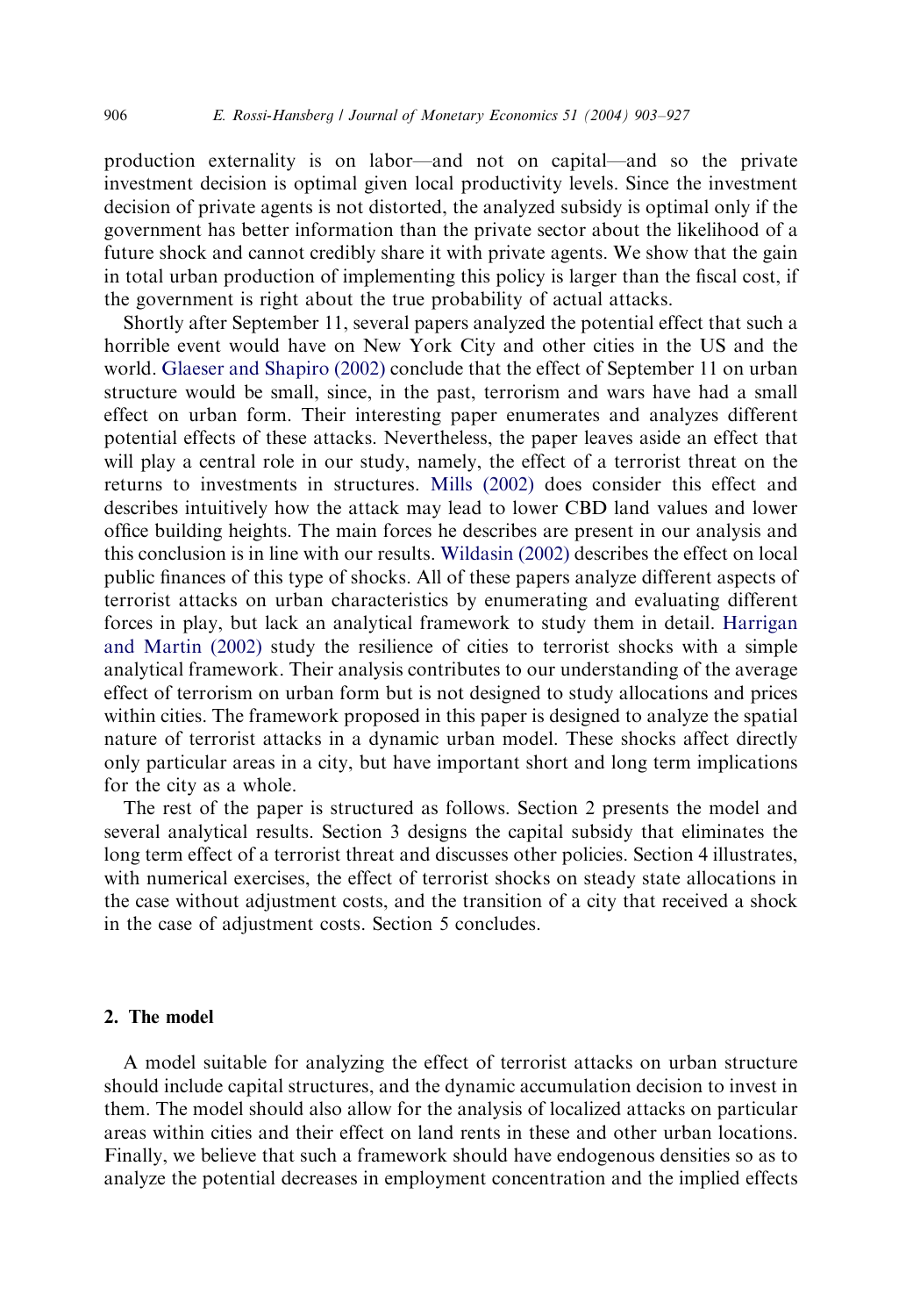on productivity and production levels. In this section we present a model with these characteristics.

We model a linear city with size 2S. The boundaries of the city are located at S and  $-S$  and its center at 0. A location  $s \in [-S, S]$  is assumed to have a unit density of available land. Land is initially owned by absentee landlords that live and work outside the city.

# 2.1. Firm problem

Firms produce a tradeable good with unit price. Production per unit of land at location  $r$  at time  $t$  is given by

$$
x_t(r) = g(z_t(r))f(n_t(r), k_t(r)),
$$
\n(1)

where  $z_t(r)$  represents productivity,  $n_t(r)$  employment per unit of business land, and  $k_t(r)$  capital per unit of business land.

A firm at time t in location r, with a stock of capital given by  $k_t(r)$ , maximizes it's output minus labor and investment costs,

$$
R(k_t(r), z^t(r), w^t(r))
$$
  
= 
$$
\max_{\{n_j, k_{j+1}\}_{j=1}^{\infty}} \sum_{j=t}^{\infty} \beta^{j-t} [g(z_j(r))f(n_j(r), k_j(r)) - w_j(r)n_j(r) - I(i_j^B(r))]
$$
 (2)

subject to

$$
k_{j+1}(r) = (1 - \delta)k_j(r) + i_j^B(r) \text{ all } j, \text{ given } k_i(r)
$$
 (3)

where  $i_t^B(r)$  denotes investments by firms,  $z^t(r)$  and  $w^t(r)$  the paths of productivity and wages at location r from period t to infinity, and  $I(\cdot)$  is an increasing and convex function for  $i > 0$ . One example is  $I(i) = i + i^2$ . The first part of the function represents the cost of capital, which is expressed in terms of the numerare good. The second part represents the adjustment costs. This implies that firms adjust their capital stocks slowly and results in some transitional dynamics. We assume that firm can borrow and lend at an interest rate  $b = (1 - \beta)/\beta$ .  $R(k<sub>t</sub>(r), z<sup>t</sup>(r), w<sup>t</sup>(r))$  is the maximum amount a firm is willing to pay for land at location r. If a firm moves away from a particular location, it can always sell it's land together with the installed capital to a new firm or resident that wants to locate there.<sup>2</sup>

The first order conditions of this problem are (dropping in the notation the dependence on  $r$ )

$$
g(z_j)f_n(n_j,k_j) = w_j,\tag{4}
$$

$$
\beta[g(z_{j+1})f_k(n_{j+1}, k_{j+1}) + (1 - \delta)I'(k_{j+2} - (1 - \delta)k_{j+1})] = I'(k_{j+1} - (1 - \delta)k_j)
$$
  
for all  $j = t, t + 1, ...$  (5)

<sup>&</sup>lt;sup>2</sup>All firms are identical ex-ante. Hence, if a firm wants to move to a different location at some future date it will sell its installed capital structures to an identical firm that will make identical decisions on investments. Therefore, the problem in (2) is, in equilibrium, equivalent to a problem in which we consider future reallocation explicitly.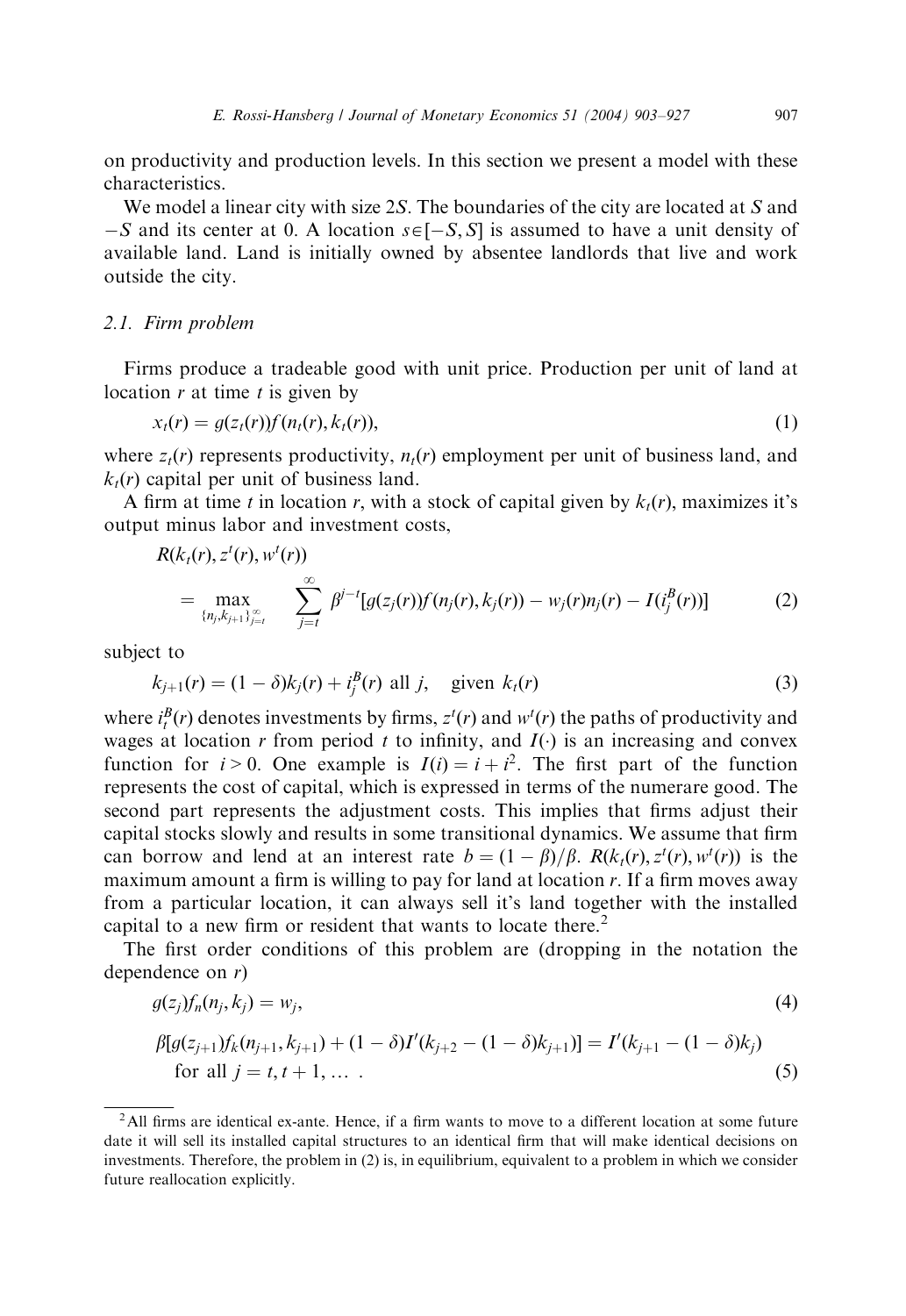The last condition can be rewritten as

$$
\sum_{j=s}^{\infty} \frac{((1-\delta)\beta)^{j+1-s}}{(1-\delta)} g(z_{j+1}) f_k(n_{j+1}, k_{j+1}) = I'(k_{j+1} - (1-\delta)k_j)
$$
  
for all  $s \ge t$ . (6)

Denote by  $\hat{n}_j(k_t, z^t, w^t)$  and  $\hat{i}_j^B(k_t, z^t, w^t)$ , the employment density and investment sequences at location  $r$  that satisfy the first order conditions above, plus the necessary transversality condition

$$
\lim_{j \to \infty} \beta^j [g(z_{j+1}) f_k(n_{j+1}, k_{j+1}) + (1 - \delta) I'(k_{j+2} - (1 - \delta) k_{j+1})] k_{j+1} = 0 \tag{7}
$$

for all  $z<sup>t</sup>$  bounded. Then, under suitable assumptions we present below, there exists a steady state capital level  $\bar{k}(\bar{z}(r), \bar{w}(r))$  such that

$$
\frac{\beta g(\bar{z})f_k(\hat{n}(\bar{k},\bar{z},\bar{w}),\bar{k})}{1-\beta+\delta\beta} = I'(\delta\bar{k}).
$$
\n(8)

If for every set of values  $(\bar{z},\bar{w})$ , for every r, there is a  $\bar{k}(\bar{z}(r),\bar{w}(r))$  that satisfies the above expression (and a corresponding steady state expression for residential capital that we will study below), then there is a steady state of this economy following the proofs in [Lucas and Rossi-Hansberg \(2002\)](#page-24-0). In steady state, for all r;

$$
R(\bar{k},\bar{z},\bar{w}) = \frac{1}{1-\beta} \left[ g(\bar{z}) f(\hat{n}(\bar{k},\bar{z},\bar{w}),\bar{k}) - \bar{w}\hat{n}(\bar{z},\bar{w}) - I(\delta\bar{k}) \right]. \tag{9}
$$

Given the nature of this problem, standard results imply that we can express it in recursive form, namely,

$$
R(k_t, z_t, w_t) = \max_{n_t, k_{t+1}} [g(z_t)f(n_t, k_t) - w_t n_t - I(i_t^B) + \beta R(k_{t+1}, z_{t+1}, w_{t+1})],
$$
  
subject to (3) (10)

and all the standard results in [Stokey et al. \(1989\)](#page-24-0) Chapter 4 apply.

#### 2.2. Consumer problem

Agents get utility out of consuming goods  $(c<sub>t</sub>)$  and residential services (that consist of land  $(\ell_t)$  and capital invested in that land  $(k_t)$ ) every period according to a utility function  $U(c_t, \ell_t, k_t)$ . Agents live and work in the city if they get a lifetime future utility of at least  $\bar{u}$ . The problem of a consumer at time t, that lives at location r with capital  $k_t(r)$ , is given by

$$
\min_{\{c_j,\ell_j,k_{j+1}\}_{j=1}^\infty} \sum_{j=t}^\infty \beta^{j-t} [c_j(r) + Q_j(r) \ell_j(r) + I(i_j^R(r))]
$$

subject to  $(11)$ 

$$
\bar{u} \leq \sum_{j=t}^{\infty} \beta^{j-t} [U(c_j(r), \ell_j(r), k_j(r))], \tag{12}
$$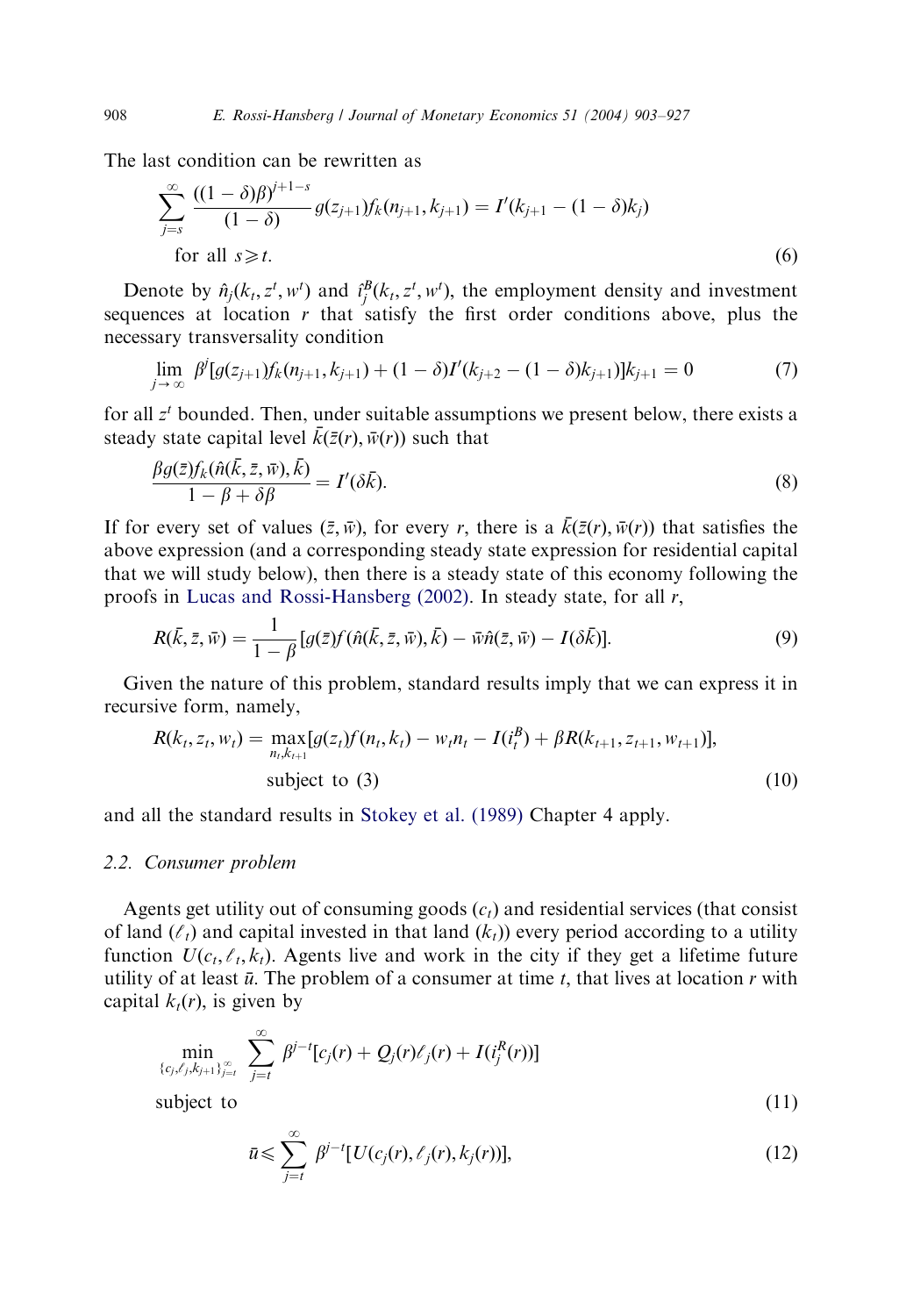E. Rossi-Hansberg / Journal of Monetary Economics 51 (2004) 903–927 909

$$
k_{j+1}(r) = k_j(r)(1 - \delta) + i_j^R(r)
$$
 all j, given  $k_t(r)$  (13)

where  $Q_i(r)$  is the residential land rent, and  $i_j^R(r)$  denotes residential investments.<sup>3</sup> Notice that the above problem assumes that agents can borrow and lend at an interest rate b such that  $\beta(1 + b) = 1$ . The density of workers at location r and time t is given by

$$
N_t(r) = \frac{1}{\ell_t(r)}.\tag{14}
$$

The first order conditions for this problem are given by (dropping in the notation the dependence on  $r$ )

$$
\zeta U_c(c_j,\ell_j,k_j) = 1,\tag{15}
$$

$$
\zeta U_{\ell}(c_j,\ell_j,k_j)=Q_j,\tag{16}
$$

$$
\beta[\zeta U_k(c_{j+1}, \ell_{j+1}, k_{j+1}) + (1 - \delta)I'(k_{j+2} - (1 - \delta)k_{j+1})] = I'(k_{j+1} - (1 - \delta)k_j),
$$
  
for all  $j = t, t + 1, ...$  (17)

Again we can rewrite the last condition as

$$
\sum_{j=s}^{\infty} \frac{((1-\delta)\beta)^{j+1-s}}{(1-\delta)} \zeta U_k(c_{j+1}, \ell_{j+1}, k_{j+1}) = I'(k_{j+1} - (1-\delta)k_j)
$$
  
for all  $s \ge t$ . (18)

Denote by  $\hat{c}_j(k_t, Q^t)$ ,  $\hat{\ell}_j(k_t, Q^t)$ , and  $\hat{i}_j^R(k_t, Q^t)$ , for all t, the sequences of consumption, land, and investment that solve the above conditions given the initial capital at location r and the sequence of land rents,  $Q^{t}(r) = \{Q_{t}(r), Q_{t+1}(r), \ldots\}$ , as well as the necessary transversality condition

$$
\lim_{j \to \infty} \beta^j [\zeta U_k(c_{j+1}, \ell_{j+1}, k_{j+1}) + (1 - \delta) I'(k_{j+2} - (1 - \delta)k_{j+1})] k_{j+1} = 0.
$$
 (19)

Agents solve the above problem given a sequence of land rents  $Q'(r)$ . How much would an agent be willing to pay for land at location r given that he requires utility  $\bar{u}$ to stay in the city and can spend  $w<sub>t</sub>(r)$  at time t if he lives at location r? The sequence of bid land rents,  $\hat{Q}^{t}(r)$ , of an agent at location r satisfies

$$
\sum_{j=t}^{\infty} \beta^{j-t} w_j(r) = \sum_{j=t}^{\infty} \beta^{j-t} [\hat{c}_j(k_t, \hat{Q}^t) + Q_t \hat{\ell}_j(k_t, \hat{Q}^t) + I(\hat{\iota}_j^R(k_t, \hat{Q}^t))].
$$
\n(20)

Denote the solution to (20) (if there are many choose the one with the highest present value), the sequence of bid land rents,  $(k_t(r), w^t(r)) =$  $\{\hat{Q}_t(k_t(r), w^t(r)), \hat{Q}_{t+1}(k_t(r), w^t(r)), \ldots\}$ . Since agents can borrow and lend at an interest rate  $b$  that corresponds to their intertemporal discounting, we know that agents are indifferent between paying the present value of rents today or paying rent

<sup>&</sup>lt;sup>3</sup>As in the firm's problem, we do not need to consider future reallocations explicitly since all agents are identical.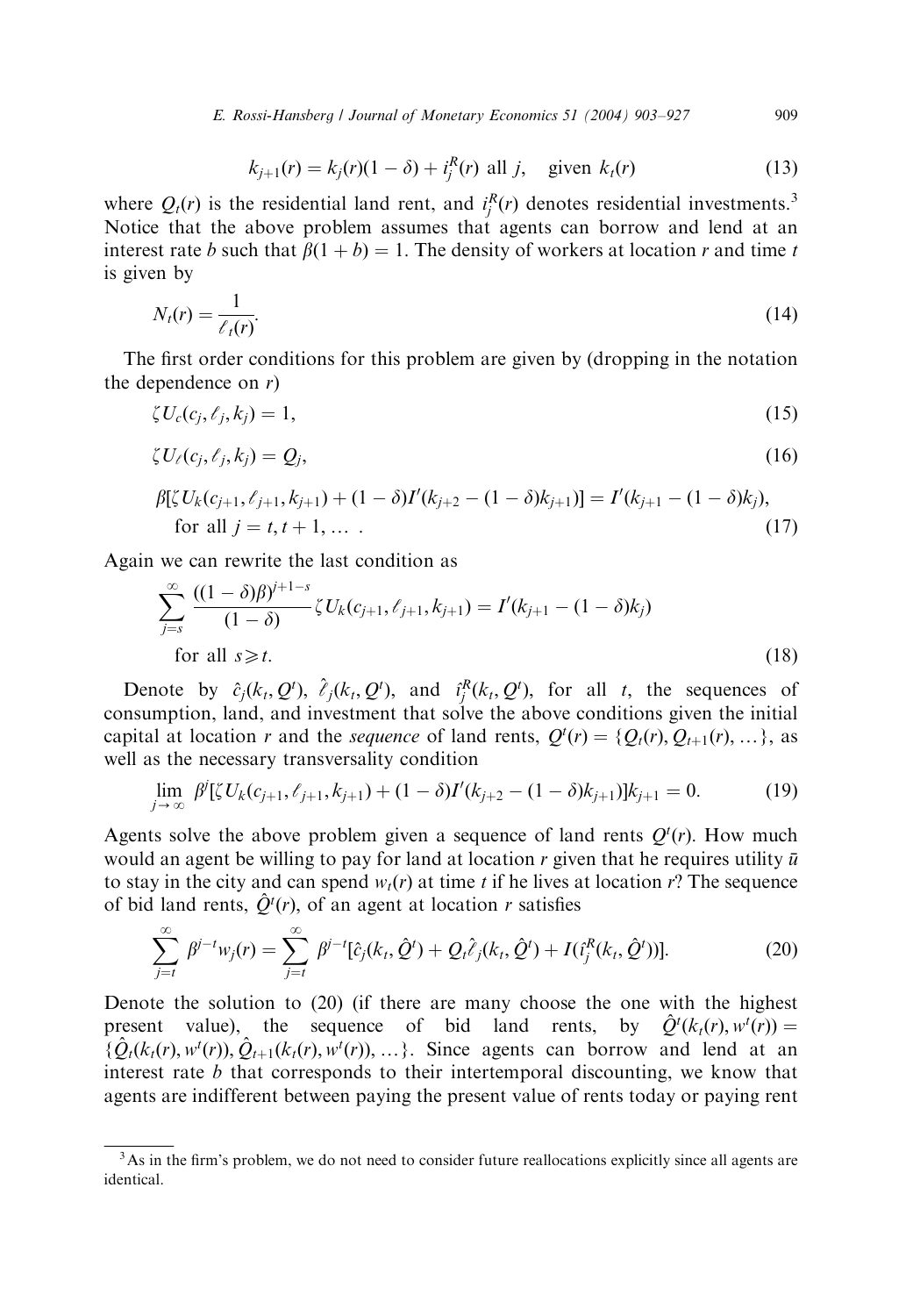every period. The value of land at location  $r$ , the amount an agent would be willing to pay to buy that piece of land, is given by

$$
q(k_t(r), w^t(r)) = \sum_{j=t}^{\infty} \beta_j^{j-t} \hat{Q}(k_t(r), w^t(r)).
$$
\n(21)

Under suitable assumptions there exist, for all  $r$ , a steady state capital level,  $\bar{k}(\bar{w}(r))$ , such that

$$
\frac{\beta}{1-\beta+\delta\beta} \left[ \frac{U_k(\hat{c}(\bar{k},\hat{Q}(\bar{k},\bar{w})),\hat{\ell}(\bar{k},\hat{Q}(\bar{k},\bar{w})),\bar{k})}{U_c(\hat{c}(\bar{k},\hat{Q}(\bar{k},\bar{w})),\hat{\ell}(\bar{k},\hat{Q}(\bar{k},\bar{w})),\bar{k})} \right] = I'(\delta\bar{k}).
$$
\n(22)

In steady state, bid land rents solve,

$$
\frac{\bar{w}}{1-\beta} = \frac{\hat{c}(\bar{k}, \hat{Q}) + Q\hat{\ell}(\bar{k}, \hat{Q}) + I(\delta \bar{k})}{1-\beta},
$$
\n(23)

and the willingness to pay to buy land is given by

$$
q(\bar{k}, \bar{w}) = \frac{\hat{Q}(\bar{k}, \bar{w})}{1 - \beta}.
$$
\n(24)

Again there is a standard recursive representation of this problem of the form,

$$
W(k_t, \hat{Q}_t) = \min_{c_t, \ell_t, k_{t+1}} [c_t + \hat{Q}_t \ell_t + I(i_t^R) + \beta W(k_{t+1}, \hat{Q}_{t+1})]
$$
  
subject to (12) and (13). (25)

# 2.3. Land use

The total amount that a firm at r at time t would be willing to pay for one unit of land with  $k_t(r)$  units of capital is given by  $R(k_t(r), z^t(r), w^t(r))$ . Similarly, the total amount that agents would be willing to pay for one unit of land at time  $t$  and location r if there are  $k_t(r)$  units of capital installed is given by  $q(k_t(r), w^t(r))$ . The price of land includes the price of the installed capital. If a firm or a resident decides to move out of a particular location, they will sell the capital to a new firm or resident respectively. We assume that capital is not specific to the business or residential sector, so installed capital can be sold with land to agents in the other sector. Business and residential land prices depend on the past capital installed because it is costly to install capital and land prices include the stock of capital. So past investments increase the value of land for both business and residential uses.

Location r is used for business purposes at time t, given that  $k_t(r)$  units of business capital are installed, if

$$
R(kt(r), zt(r), wt(r)) \geq q(kt(r), wt(r))
$$
\n(26)

In this case the fraction of land used for business purposes,  $\theta_t(r)$ , is such that  $\theta_t(r)$ 0.  $\theta_t(r) = 1$  if the inequality is strict. If

$$
R(kt(r), zt(r), wt(r)) < q(kt(r), wt(r)),
$$
\n(27)

installed business capital at r will be transferred to residents. In this case  $\theta_t(r) = 0$ .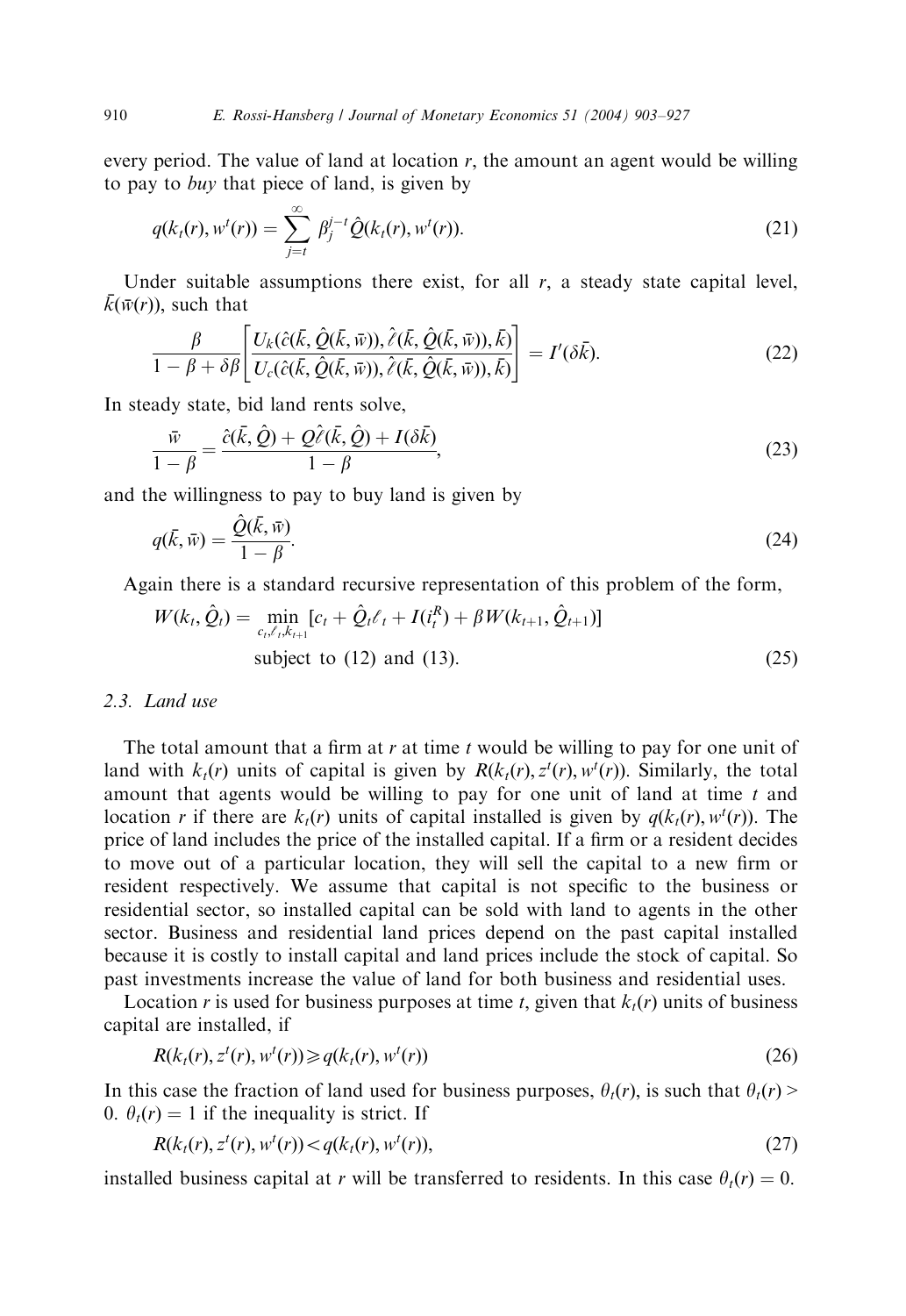Location r is used for residential purposes at time t, given that  $k_t(r)$  units of residential capital are installed, if

$$
q(k_t(r), w^t(r)) \ge R(k_t(r), z^t(r), w^t(r)).
$$
\n(28)

So  $\theta_t(r)$  < 1, and  $\theta_t(r) = 0$  if the inequality is strict. Alternatively, if

$$
q(kt(r), wt(r)) < R(kt(r), zt(r), wt(r))
$$
\n(29)

then all the residential capital will be transferred to the firm that will buy land at that particular location. In this case  $\theta_t(r) = 1$ .

There is competition for land at every location and point in time. Hence land rents will be equal to either the willingness to pay of firms or of residents. The standard reason is that if this is not the case, a particular firm may want to pay more than  $q(k_t(r), w^t(r))$  but less than  $R(k_t(r), z^t(r), w^t(r))$  for land at r. However there are other potential entrants that would then outbid this firm since they are willing to pay more for that location. That is, there is competition for locations among firms, residents, and between firms and residents. Since business or residential capital can be purchased by anyone, and there is no cost of adapting capital to different uses, all firms (residents) will have identical willingness to pay for land with a certain amount of installed capital.

In the formulation above we are assuming that if land switches sector at time  $t$  in location r.

$$
R(kt(r), zt(r), wt(r)) = q(kt(r), wt(r)),
$$

so there are no profits to be made by either residents or firms. This is important since the problem becomes much more complicated if we have to keep track of the potential gain of selling land to the other sector. The assumption is natural if both functions  $R$  and  $q$  are continuous in all variables and these variables evolve continuously through time. The fact that time is discreet may imply that gains could be realized from one period to the next, we take these gains to be small and ignore their impact. They would certainly not arise in a continuous time framework. Also notice that the assumption is completely innocuous in steady state since in steady state land does not switch use.

Given the equilibrium land use structure,  $\theta(r)$ , capital accumulation at each location in the city,  $r \in [-S, S]$ , is given by

$$
k_{t+1}(r) = k_t(r) + \theta(r)i_t^B(r) + (1 - \theta(r))i_t^B(r).
$$
\n(30)

#### 2.4. Commuting costs and labor mobility

Commuting is costly in time. All agents are endowed with one unit of time each period. They use time working and commuting. An agent living at  $s$  and working at  $r$ has to commute the distance  $|r - s|$  twice daily. The time he has available for work is given by

$$
e^{-\kappa|r-s|}\tag{31}
$$

hours of labor at location r: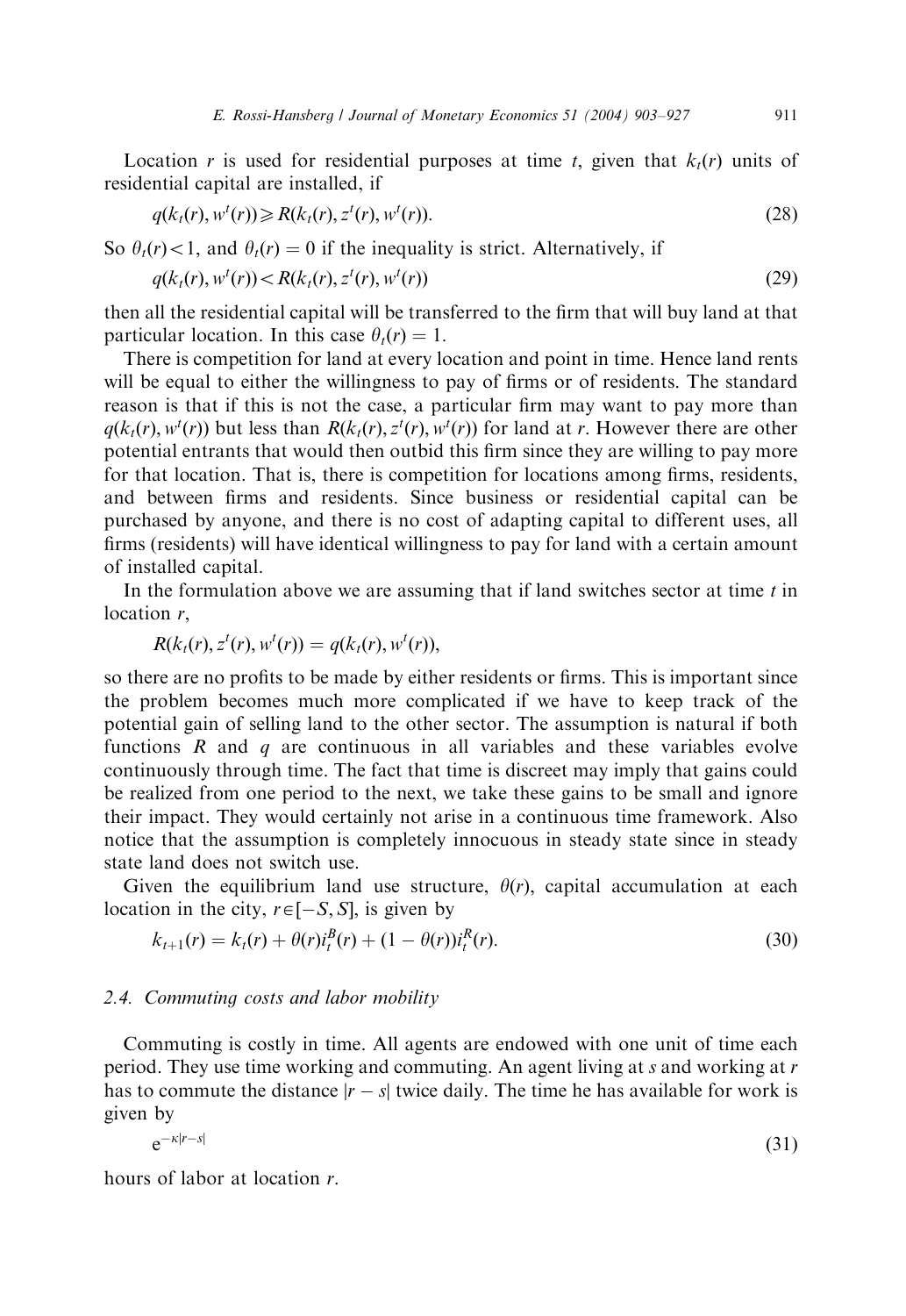Free mobility of labor across locations implies that wages and expenditures (both denoted by w depending on whether we are in a business or residential area) have to satisfy a no arbitrage condition, or all t and  $s, r \in [-S, S]$ 

$$
e^{-\kappa|r-s|}w_t(s) \leq w_t(r) \leq e^{\kappa|r-s|}w_t(s). \tag{32}
$$

One of the week inequalities holds with equality whenever some agents commute between  $r$  and  $s$ . In these cases the condition says that expenditures are given by wages minus commuting costs.

#### 2.5. Equilibrium

We are ready to define a perfect foresight competitive equilibrium in a city.

Definition 1. Given an initial distribution of business and residential capital,  $k_0(r)$ ,  $r \in [-S, S]$ , an equilibrium is a sequence of piecewise continuous functions  $\theta_t$ , and  $k_t$ , and a collection of sequences  $(z, n, i^B, N, c, \ell, i^R, w, R, Q, q, H)$  of continuous functions, all on  $[-S, S]$ , such that for all r and all  $t = 0, 1, ...,$ 

\n- 1. 
$$
w_t(r)
$$
 satisfies (32),
\n- 2.  $n_t(r) = \hat{n}_t(k_0(r), z^t(r), w^t(r)), \quad i_t^B(r) = i_t^B(k_0(r), z^t(r), w^t(r)),$  and  $R_t(r) = R(k_0(r), z^t(r), w^t(r)),$
\n- 3.  $Q^0(r) = \hat{Q}^0(k_0(r), w^0(r)), \quad c_t(r) = \hat{c}_t(k_0(r), \hat{Q}^t(r)),$
\n- $\ell_t(r) = \hat{\ell}_t(k_0(r), \hat{Q}^t(r)), \quad i_t^B(r) = i_t^B(k_0(r), \hat{Q}^t(r)),$
\n- $N_t(r) = 1/\ell_t(r)$ , and  $q_t = q(k_0(r), w^t(r))$ ,
\n- 4.  $0 < \theta(r) < 1$  and (26). (30) are satisfied
\n

- 4.  $0 \leq \theta(r) \leq 1$  and (26)–(30) are satisfied,
- 5.  $H_t(0) = H_t(S) = 0$ , where

$$
\frac{dH_t(r)}{dr} = [\theta_t(r)n_t(r) - (1 - \theta_t(r)N_t(r))] + \kappa H_t(r) \quad \text{if } H_t(r) \ge 0,
$$
\n(33)

$$
\frac{dH_t(r)}{dr} = [\theta_t(r)n_t(r) - (1 - \theta_t(r)N_t(r))] - \kappa H_t(r) \quad \text{if } H_t(r) < 0,
$$
\n(34)

and

6.  $z_t$ ,  $\theta$ , and *n* satisfy

$$
z_t(r) = \Phi \int_{-S}^{S} e^{-\Phi|r-s|} s\theta_t(s) n_t(s) ds.
$$
\n(35)

Conditions 5 is the equilibrium condition in the labor market. It guarantees that the quantities of hours of work supplied and demanded in the city are equalized after accounting for commuting costs. Condition 6 specifies the production externality. Productivity at location  $r$  is a weighted average of employment at all other locations in the city. The weights are exponential and decrease with distance.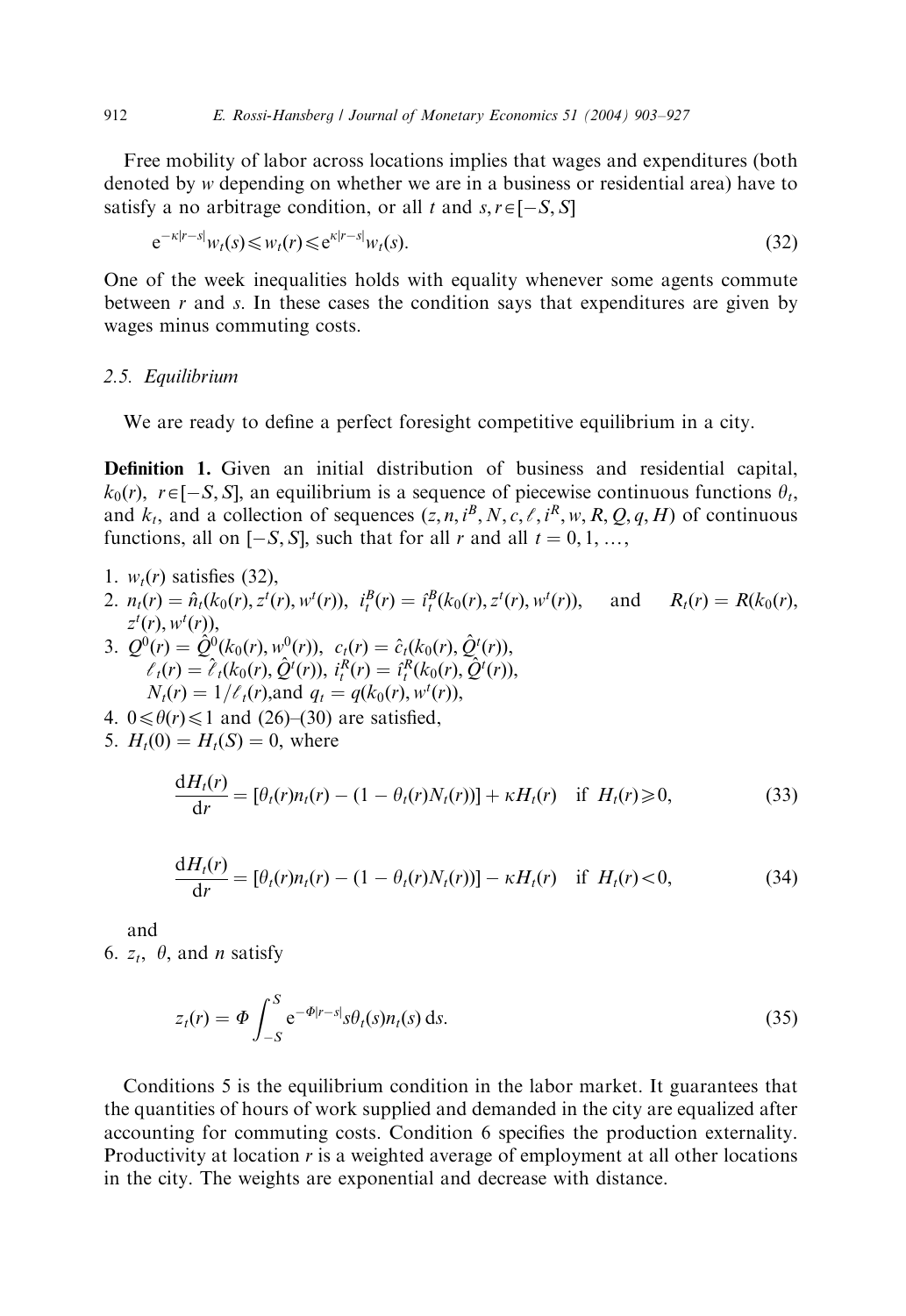To guarantee existence of an equilibrium allocation in this economy, we need to impose several restrictions on preferences and technology. We use the following assumptions:

**Assumption A.** (i) U and f are twice continuously differentiable functions and q is a continuously differentiable function. (ii)  $U$  and  $f$  are strictly increasing in all arguments, (iii)  $f_{nn} < 0$ ,  $f_{nk} > 0$ ,  $f_{kk} < 0$ ,  $g_z > 0$ , and (iv)

$$
\lim_{n \to \infty} \frac{\partial g(n)f(n,k)}{\partial n} = 0.
$$
\n(36)

The proofs of existence parallel the ones in [Lucas and Rossi-Hansberg \(2002\)](#page-24-0) so we omit them here.

#### 2.6. Unanticipated shocks

Suppose the nature of shocks is to destroy capital in certain areas of the city. If shocks are *unanticipated* and are *expected never to happen again*, the framework above is rich enough to study the effect of shocks on urban structure. Two types of results are plausible. If the steady state of a city is unique, the shock leads to transitional effects but no long term effects. The city will return to its previous equilibrium even though it may take some time and there may be substantial costs related to the transition. If the city has several steady states, the shock may change the steady state to which the city converges to. This second scenario may be much more costly in terms of welfare.

The problem is much more difficult if the shocks are unanticipated, but after the shock agents believe that the probability of some shock happening again is positive and bounded away from zero in all (or some) areas of the city. In this case, the problem above has to be modified to deal with the agent's expectation about the future, given that the possibility of shocks implies that there is aggregate uncertainty. In order to set up a parallel version of the model in which we can address this issue, assume that prior to the original shock, agents believed that the probability of a shock was zero. Everything in the economy was deterministic. Let  $P(D, r, t)$  be the probability density that a shock destroys a fraction  $D$  of the capital stock at location r in period t.  $P(D, r, t)$  does not have to be continuous with respect to D. It may have some mass at particular points, for example no attacks or complete destruction. For simplicity, assume that D is either 1 or 0. Since P is a density function  $P(0, r, t)$  +  $P(1, r, t) = 1.$ 

Prior to the initial shock  $P(0, r, t) = 1$  all r, t. Namely, the probability of an attack at any location in the city at any point in time is zero. Suppose an attack destroys the structures at all locations with capital level larger than  $K_0$ . We will assume that the probability distribution is updated in a way that assigns probability  $p(k<sub>1</sub>(r), K<sub>0</sub>)$  of a future attack at locations with capital  $k_t(r)$ . We assume that p is an increasing, continuous and differentiable function of capital at that particular location, as well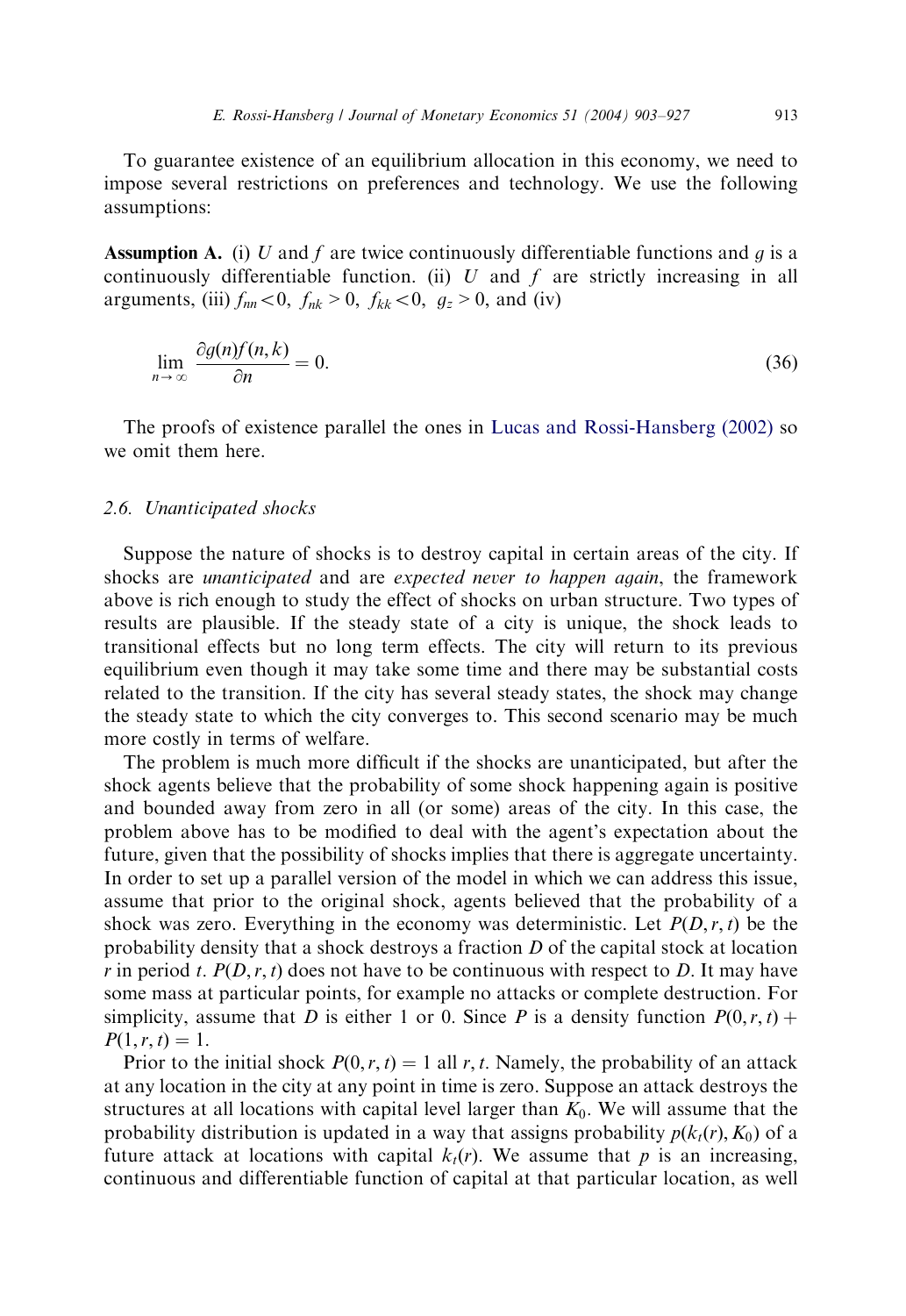as of the threshold  $K_0$ .<sup>4</sup> We assume that this probability function is updated *once and* for all after the attack. That is, suppose at time  $t_0$  a shock destroyed the capital stock in all locations such that  $k_t(r) \ge K_0$ . That is

$$
D_{t_0}(r) = \begin{cases} 1 & \text{if } k_t(r) \ge K_0 \\ 0 & \text{if } k_t(r) < K_0 \end{cases}
$$
 (37)

Then, for all  $t \leq t_0$ ,  $P(1, r, t) = 0$  all r, and for all  $t > t_0$ ,

$$
P(1, r, t) = p(kt(r), K0) \equiv \bar{p}(kt(r)).
$$
\n(38)

A firm at time  $t_0$  given capital at location r in period  $t_0$ ,  $k_{t_0}(r)$ , maximizes it's expected output minus labor and investment costs

$$
R(k_{t_0}(r), z^{t_0}(r), w^{t_0}(r))
$$
  
= 
$$
\max_{\{n_j, k_j\}_{j=t_0}^{\infty}} E_{t_0} \left[ \sum_{j=t_0}^{\infty} \beta^{j-t_0} [g(z_j(r))f(n_j(r), k_j(r)) - w_j(r)n_j(r) - I(i_j(r))] \right]
$$
(39)

subject to

$$
k_{t+1}(r) = (1 - \delta)(1 - D_t(r))k_t(r) + i_t^B(r) \text{ all } t \ge t_0.
$$
\n(40)

The expectation above uses the probability distribution  $P(D_t(r), r, t)$ . Capital stocks at  $t_0$  are given by one minus the percentage of installed capital destroyed,  $1 - D_{t_0}(r)$ , times the steady state capital stock. Namely,  $k_{0}(r) = (1 - D_{t_0}(r))\overline{k}(r)$  all  $r \in [-S, S]$ .

Suppose that there are no adjustment costs so that  $I(i) = i$ . In this case we know that agents will adjust their capital stocks immediately to the new steady state level, and therefore they will maintain the new steady state capital level forever. The steady state capital level in this case is given by

$$
\frac{\beta[g(\bar{z})f_k(\hat{n},\bar{k})]}{(1-\beta+\beta\delta)} - \frac{\beta[\bar{p}'(\bar{k})\bar{k}(1-\delta)+\bar{p}(\bar{k})(1-\delta)]}{(1-\beta+\beta\delta)} = 1.
$$
\n(41)

Hence, since  $\bar{p}' > 0$  (a larger building implies that the probability of an attack increases) the second term is negative. Assuming  $f_k$  is a decreasing function of the capital stock, the capital stock in steady state after the shock, given  $\bar{z}$  and  $\theta$ , is smaller than before the shock. Of course, in equilibrium  $\bar{z}$  and  $\theta$  are not given and so we can not make this a general statement. The basic problem is that the location of business and residential areas could change after the shock, thereby altering productivity, and the amount firms are willing to pay for land at locations close to the areas that became residential with the terrorist threat. Without adjustment costs the willingness to pay for land of a firm at location  $r$ , in steady state, is given by

$$
R(\bar{k}, \bar{z}, \bar{w}) = \frac{1}{1 - \beta} [g(\bar{z}) f(\hat{n}, \bar{k}) - \bar{w}\hat{n} - [\bar{p}(\bar{k}) I(\bar{k}) + (1 - \bar{p}(\bar{k})) I(\delta \bar{k})]]. \tag{42}
$$

 ${}^4p_1(k, \cdot) > 0$  captures the idea that large buildings are an attractive target for terrorist since they maximize destruction. However, large buildings also imply lower per person, or per unit of capital, security costs (see [Eckstein and Tsiddon, 2004](#page-24-0)). We assume throughout the paper that the first effect dominates.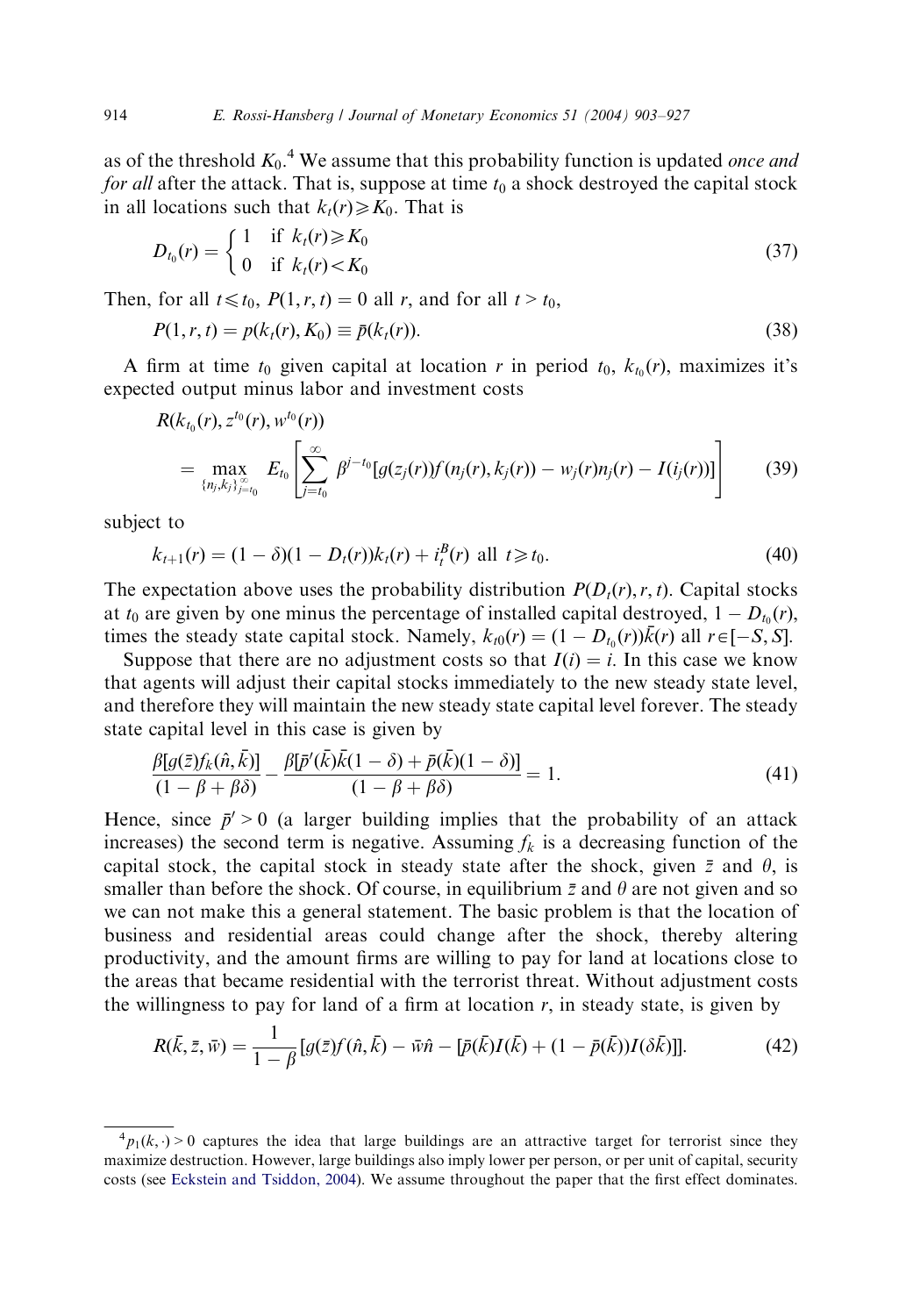If in contrast the I function is convex, we know that agents will adjust slowly their capital level after a shock. The particular path of capital stocks in a given location will depend on the realized set of shocks.

The problem of a consumer at time  $t_0$ , that lives at location r with capital  $k_{t_0}(r)$ , becomes, after the attack,

$$
\min_{\{c_j,\ell_j,k_j\}_{j= t_0}^\infty} E_{t_0} \left[ \sum_{j=t_0}^\infty \beta^{j-t_0} [c_j(r) + Q_j(r)\ell_j(r) + I(i_j^R(r))] \right]
$$
\n(43)

subject to

$$
\bar{u} \leqslant E_{t_0} \left[ \sum_{j=t}^{\infty} \beta^{j-t_0} \left[ U(c_j(r), \ell_j(r), k_j(r)) \right] \right], \tag{44}
$$

$$
k_{t+1}(r) = (1 - \delta)(1 - D_t)k_t(r) + i_t^R(r), \text{ all } t \ge t_0.
$$
\n
$$
(45)
$$

Again suppose that there are no adjustment costs so that  $I(i) = i$ . The steady state capital level in residential areas is then given by

$$
\frac{\beta}{1 - \beta + \delta \beta} \left[ \frac{U_k(\hat{c}, \hat{\ell}, \bar{k})}{U_c(\hat{c}, \hat{\ell}, \bar{k})} \right] - \frac{\beta [\bar{p}'(\bar{k})\bar{k}(1 - \delta) + \bar{p}(\bar{k})(1 - \delta)]}{(1 - \beta + \beta \delta)} = 1.
$$
\n(46)

The residential bid rent at location  $r$  in steady state, without adjustment costs, is given by the value of  $\hat{Q}$  that solves

$$
\frac{\bar{w}}{1-\beta} = \frac{\hat{c}(\bar{k},\hat{Q}) + Q\hat{c}(\bar{k},\hat{Q}) + [\bar{p}(\bar{k})I(\bar{k}) + (1-\bar{p}(\bar{k}))I(\delta\bar{k})]}{1-\beta},\tag{47}
$$

and the willingness to pay for land is given by

$$
q(\bar{k}, \bar{w}) = \frac{\hat{Q}(\bar{k}, \bar{w})}{1 - \beta}.
$$
\n(48)

Assuming a concave utility function so that  $U_k(\hat{c}, \hat{\ell}, \bar{k})/U_c(\hat{c}, \hat{\ell}, \bar{k})$  is a decreasing function of  $\bar{k}$ , we obtain the following result.

Proposition 1. Without adjustment costs, the steady state capital level in residential areas is higher before than after a shock that destroys part of the capital in the city.

**Proof.** Envelope theorem plus  $U_k(\hat{c}, \hat{\ell}, \bar{k})/U_c(\hat{c}, \hat{\ell}, \bar{k})$  is a decreasing function of  $\bar{k}$   $\Box$ 

Other results can be proven in a similar way. For example, we know that if  $\bar{p}'' > 0$ ,  $\beta[\bar{p}'\bar{k}(1-\delta) + \bar{p}(1-\delta)]$  increases with  $\bar{k}$ . Hence locations with larger amounts of capital before the shock will reduce, in absolute terms, their amount of capital more than locations with a lower amount of capital before the shock. The direct effect on  $\beta[\bar{p}'\bar{k}(1-\delta)+\bar{p}(1-\delta)]$  is further emphasized by the fact that  $\hat{n}$  is an increasing function of capital, and so z is an increasing function of the absolute level of capital at all locations. This argument is valid for both business and residential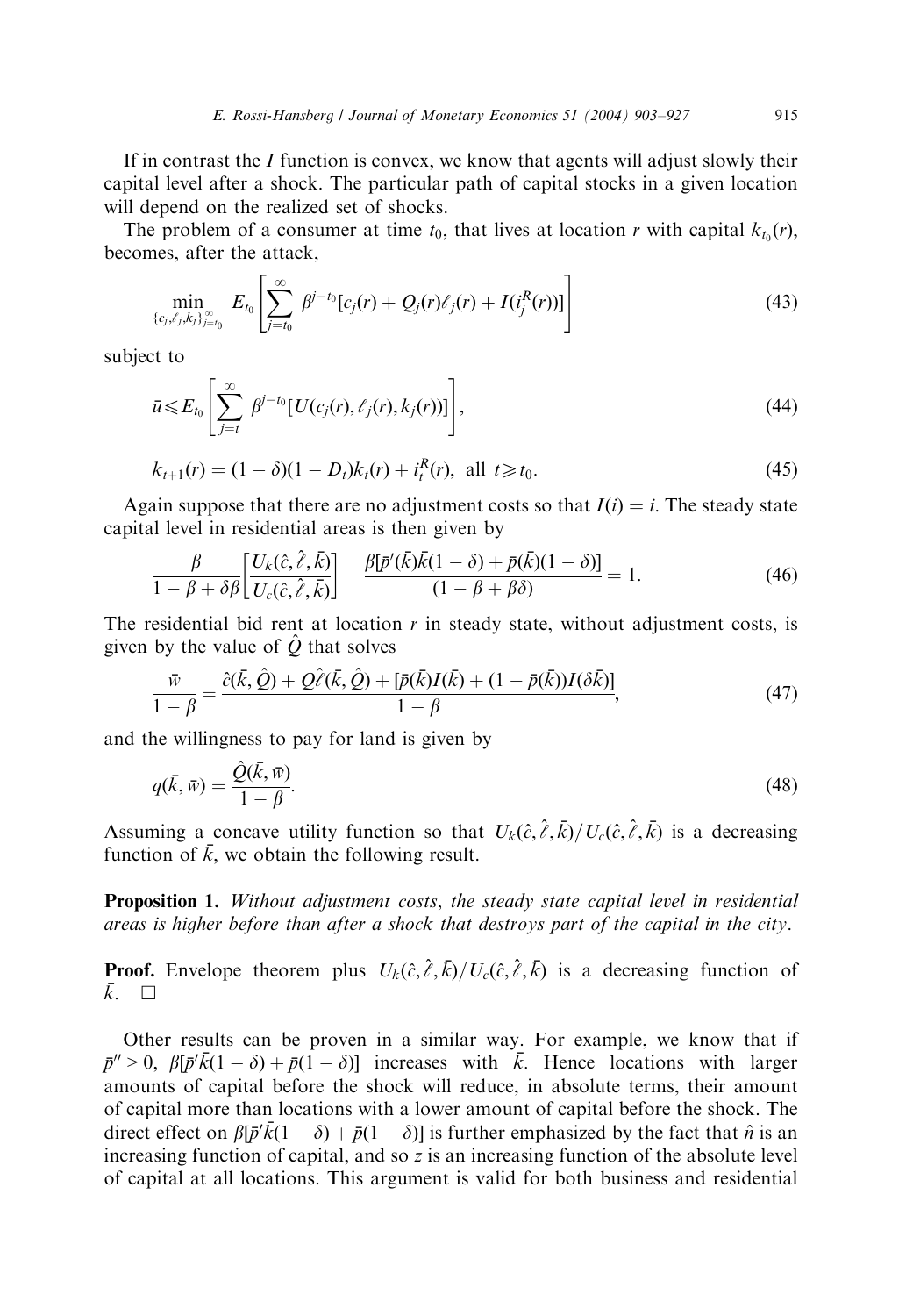areas. Hence capital densities in the city will become flatter after the shock, in the absence of adjustment costs. We formalize the result in the next proposition.

**Proposition 2.** Without adjustment costs, the range of steady state capital levels across locations within the city decreases after the shock. That is,  $\max_{s\in[-S,S]}k(s)$  –  $\min_{s \in [-S,S]} k(s)$  decreases after a shock is realized.

**Proof.** If  $\bar{p}'' > 0$ ,  $\beta[\bar{p}'(\bar{k})\bar{k}(1-\delta) + \bar{p}(\bar{k})(1-\delta)]$  increases with  $\bar{k}$  which proves the result for residential areas. This, the first order condition with respect to capital,  $\partial \hat{n}/\partial \bar{k} > 0$ , and  $\bar{z}$  an increasing function of  $\hat{n}$  at all locations, yields the result for business areas.  $\Box$ 

#### 3. Policy design

There are two relevant policy questions in this setup. The first one arises since we are using externalities to create agglomeration in the city. This implies that there is room for policies that make firms internalize the positive externality they impose on other firms. This type of policies has been studied in a framework without capital in [Rossi-Hansberg \(2004\)](#page-24-0). The exact same logic applies in this setup, a location specific labor subsidy paid to firms that takes the form

$$
\tau(r) = \begin{cases} \Phi \int_0^S e^{-\Phi|r-s|} s \theta(s) g'(z(s)) f(n(s), k(s)) \, \mathrm{d}r & \text{if } \theta(r) > 0, \\ 0 & \text{otherwise,} \end{cases}
$$
(49)

implements the optimal allocation as an equilibrium, where the optimum is defined as the allocation that maximizes total rents in the city.

The second policy question that arises in this setup is whether government policy can eliminate the effect of a terrorist threat. Before answering this question, it is important to notice that the reaction of agents to the terrorist threat is optimal from the private point of view. Agents invest less, in general, because of the possibility of future destruction of their capital stocks and because increasing their capital stock implies a larger probability that a future attack will target their business or residence. This reduction is optimal for private agents given their assessment of the probability of a future attack. Any policy on top of the one presented above, necessary because of the externality, will distort private incentives and hence be suboptimal. However, if the government has better information than private agents and believes that the probability of a future attack is zero, and cannot convince agents that this is the case, it could potentially eliminate the distortion created by the agents wrong (according to the government) beliefs. In this context, we can ask what instruments the government would need to use in order to eliminate the effect of a terrorist threat on the city.

Since the only dynamic aspect of the model is capital accumulation at each location, a natural instrument to eliminate the effect of a terrorist threat on the city is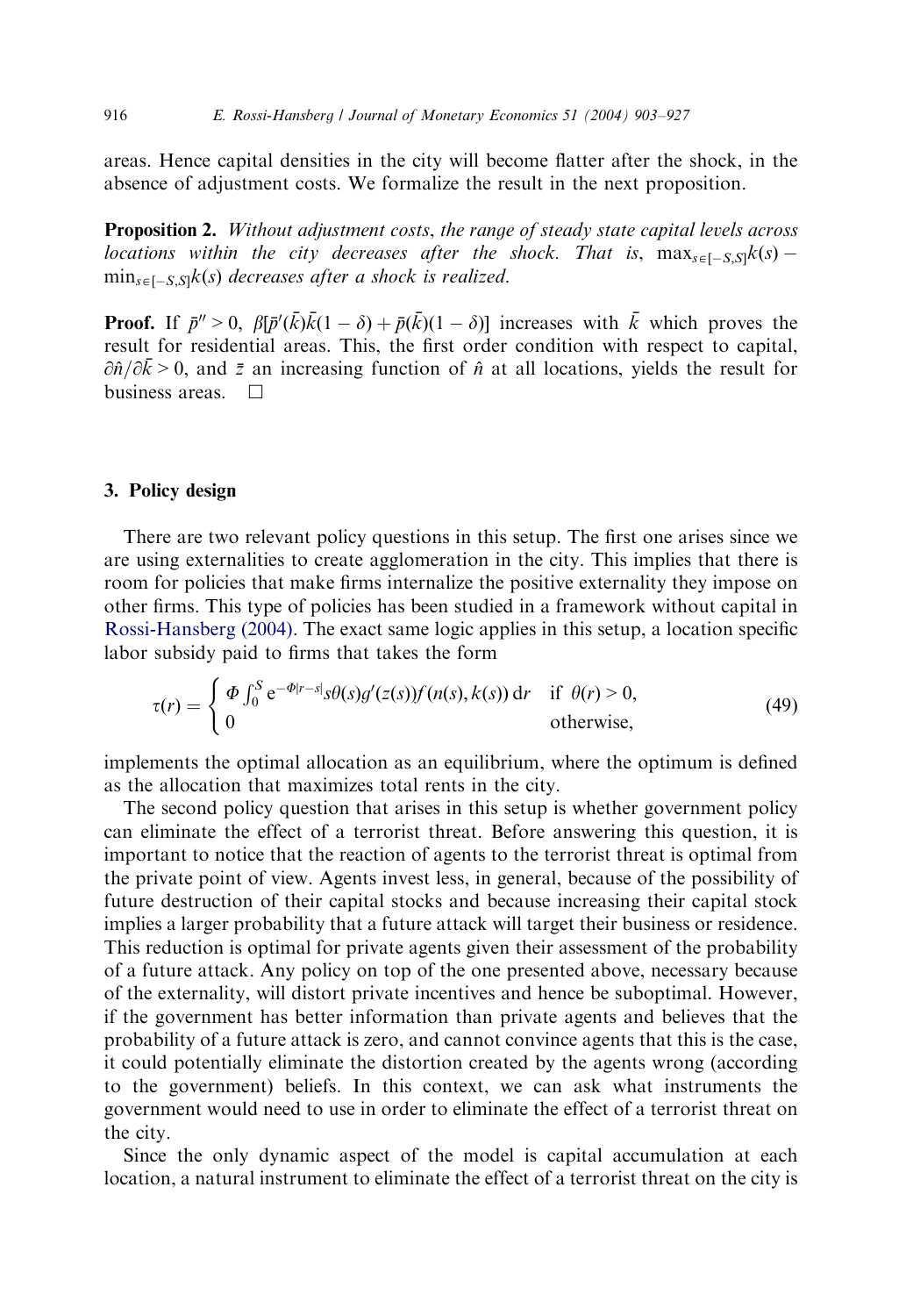a capital subsidy. In fact, we will show below that a subsidy paid to residents and firms will eliminate the effect of the terrorist threat. Let us first provide some intuition. The cost of a future threat is, on one hand, that all the installed capital at a particular location may be destroyed. This happens with probability  $\bar{p}(k_t(r))$ , if  $k_t(r)$ units of capital are installed at location  $r$ . Hence the expected value of the loss next period is given by this probability times the cost of installing the desired amount of capital next period,  $\bar{p}(k_t(r))I(k_{t+1}(r))$ . On the other hand, in the absence of an attack we have to replace the depreciated capital. The expected cost of doing this is given by  $(1 - \bar{p}(k_t(r)))I(i_t(r))$ . Compare these costs with the cost of replacing depreciated capital in the absence of a terrorist threat,  $I(i_t(r))$ . We need to design a subsidy that depends on the amount of capital installed as well as investments, such that every period these costs are the same with or without the attack. That is, a subsidy  $\pi(k_t(r), i_t(r))$  such that

$$
\bar{p}(k_t(r))I(k_{t+1}(r)) + (1 - \bar{p}(k_t(r)))I(i_t(r)) - \pi(k_t(r), i_t(r)) = I(i_t(r)),
$$
\n(50)

where  $i_t(r) = \theta(r)i_t^B(r) + (1 - \theta(r))i_t^B(r)$ , all r.

In steady state, capital levels are given by  $\overline{k}(r)$ , so we need a subsidy that only depends on the capital installed, namely

$$
\bar{\pi}(\bar{k}(r)) = \bar{p}(\bar{k}(r))[I(\bar{k}(r)) - I(\delta \bar{k}(r))].
$$
\n(51)

We formalize this result in the next proposition.

Proposition 3. A capital subsidy for firms and residents of the form

$$
\pi(k_t(r), i_t(r)) = \bar{p}(k_t(r))[I((1-\delta)k_t(r) - i_t(r)) - I(i_t(r))]
$$
\n(52)

eliminates the effect of a terrorist threat on the city.

**Proof.** For business areas, impose the subsidy in the problem presented in (39) each period and substitute the evolution equation for capital in (40), to obtain the problem in (2). A parallel argument works for residential areas, impose the subsidy in (43) and substitute the evolution of capital equation (45) to obtain the problem presented in (11).  $\Box$ 

Notice that we have been silent about the source of funds necessary to finance this policy, thereby implicitly assuming that it can be financed using external funds or lump-sum taxes. We have mentioned several caveats of proposing this capital subsidy. First of all the government or the authority imposing the tax must have better information that the public (that an attack will never happen again), and should be unable to communicate this information credibly. This seems plausible given that some of the relevant information may be classified. If all these conditions are satisfied, then imposing a subsidy of this sort would be beneficial. A different question is whether the public will be in favor of the subsidy or not. As we will show with numerical exercises in the next section, land rents are not everywhere lower with than without the terrorist threat. Some landlords will lose from this type of policy, although many will win (if in fact another attack is never realized). The important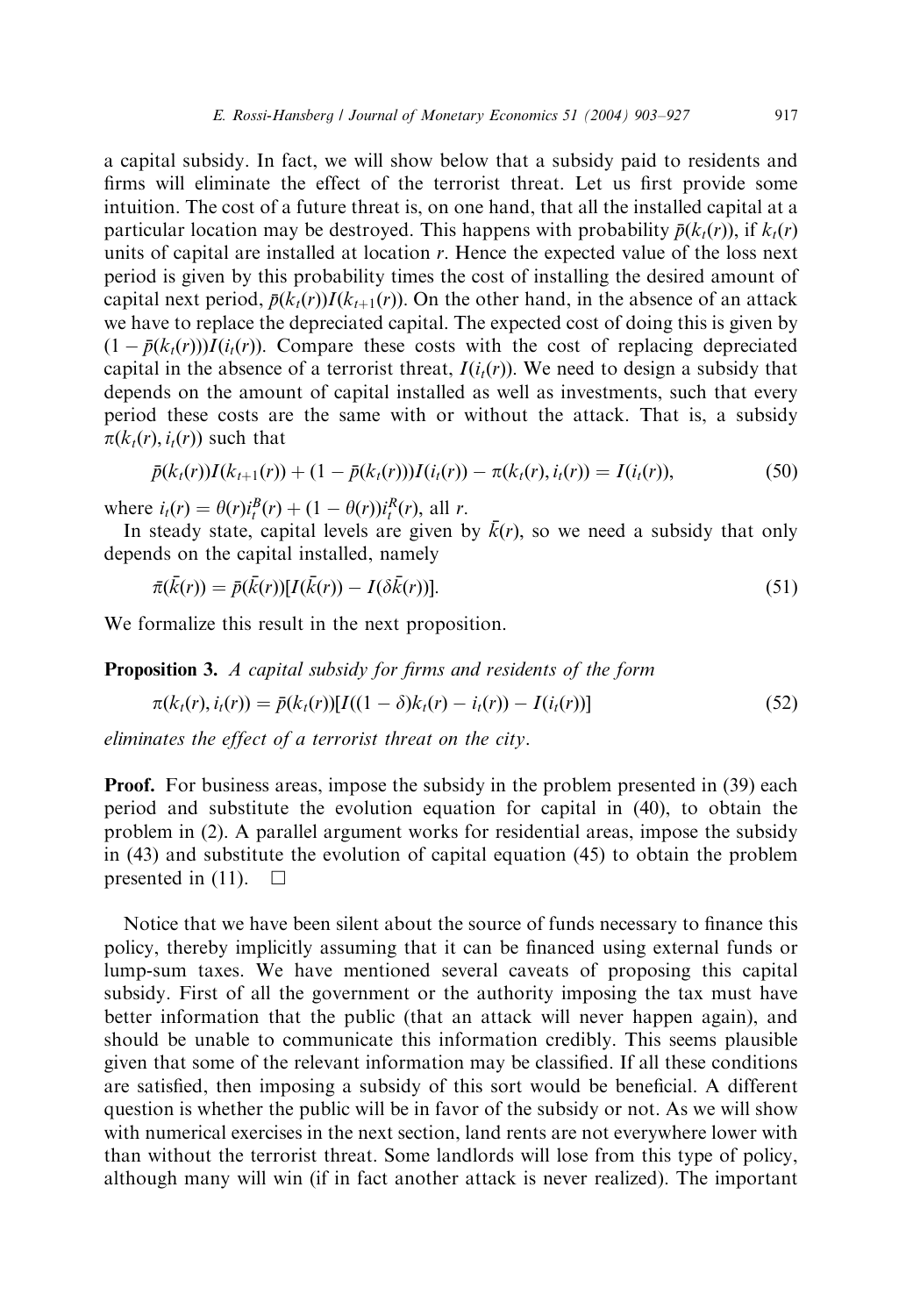point is that the model implies that there will not be universal support for such a policy, even if we do not consider the cost of the resources used for the subsidy. Proposition 3 also implies that a terrorist threat has the same effect as a tax on capital, where the resulting revenue is thrown away or used outside the city.

# 4. Numerical results and specification

To compute numerical simulations of the model we need to specify the production, adjustment costs, and utility functions. We will specify the production function as Cobb-Douglas with constant returns to scale. Namely,

$$
g(z)f(n,k) = Az^{\gamma}n^{\alpha}k^{\rho}
$$
\n(53)

where  $\alpha + \rho < 1$ . The adjustment cost function is given by

$$
I(i) = i + ii^2 \tag{54}
$$

The utility function is given by

$$
U(c, \ell, k) = c^{\mu} k^{\nu} \ell^{1 - \mu - \nu}.
$$
\n(55)

We also need to take a stand on the empirical specification of the probability of a next period attack, given that a past shock destroyed all the capital at locations that had more than  $K_0$  units of capital. The function we use in all the exercises below is given by

$$
\bar{p}(k) = \min\left[1, \hat{p}\frac{k}{K_0}\right],\tag{56}
$$

where  $\hat{p} > 0$  is a scalar that determines the likelihood of a future attack. That is, the probability of a future shock in a location with capital stock  $k$  is a linear and increasing function (bounded at one) of the ratio between the installed capital stock and the minimum capital stock installed at locations destroyed in the past.

Given these specifications and once the corresponding parameter values are determined, together with the reservation utility level and the production externality parameters, we can compute the steady state allocation in a city. This implies solving for a collection of functions, all in  $[-S, S]$ . The functions that determine the equilibrium allocation are productivity, capital stocks, employment density, consumption, residential density, residential lot size, land use, wages, and land rents. Given a function of capital stocks in the city as initial condition, we can also solve for the transition of the city to a steady state. In the following two subsections we compute and discuss equilibrium allocations for different parameter values.

## 4.1. Steady state

The first exercise compares the steady state allocations without an attack threat with the steady state after an actual attack was realized. We do this assuming that  $I(i) = i$ , that is, that there are no adjustment costs. In this case there is no transition.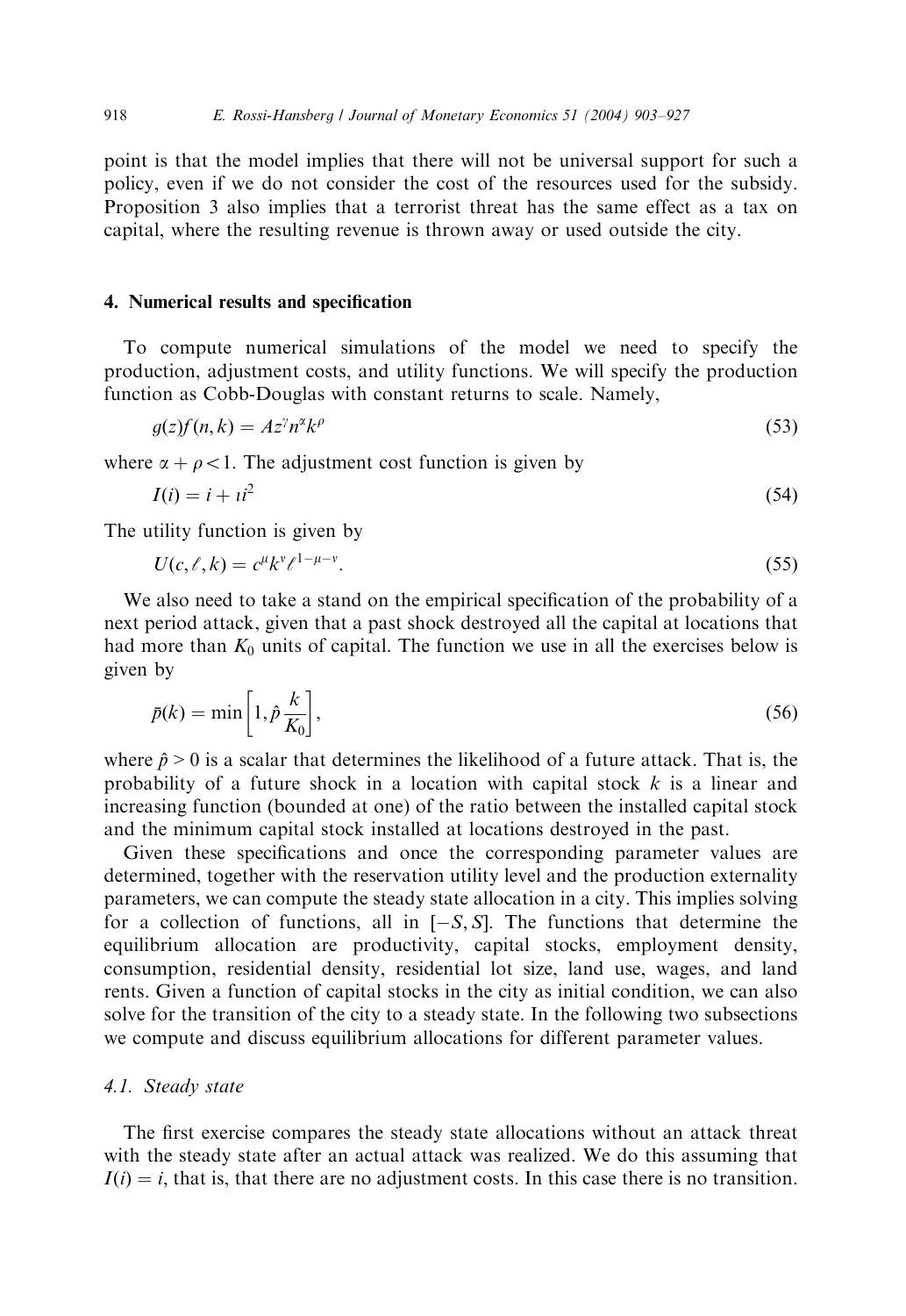After the attack is realized the city moves immediately to the new steady state. The first exercise is for low commuting costs,  $\kappa = 0.001$ . As we have argued before, equilibrium allocations in this type of framework depend crucially on the size of commuting costs. We will vary  $\kappa$  and other parameters in order to understand how the structure of the city reacts to terrorist attacks. We will also vary other parameters that can be potentially affected by the threat of terrorist attacks, in particular the externality parameter  $\Phi$ . We start with an exercise in which all the fundamental parameters in the economy are the same before and after the attack. The attack destroys part of the capital of the city, in particular, it destroys capital in locations that had more than  $K_0$  units of capital. Since there is no transition in these examples, locations were capital was destroyed are similar to locations where capital was not destroyed. The ex-post probability of another attack will depend on how much capital was installed in a particular location in the new steady state and not on which parts of the city were originally destroyed.

The parameter values that we use in the exercise below are given by

|  |  | $A \quad \alpha \quad \rho \quad \gamma \quad \iota \quad \bar{u} \quad \mu \quad \nu \quad \beta \quad \delta \quad \Phi \quad S \quad dr \quad ,$ |  |  |  |  |
|--|--|-----------------------------------------------------------------------------------------------------------------------------------------------------|--|--|--|--|
|  |  | 2  0.7  0.25  0.04  1  1  0.6  0.3  0.9  0.1  5  10  0.01                                                                                           |  |  |  |  |

we also let  $K_0 = 17$  and  $\hat{p} = 0.1$ . In all the exercises we maintain the assumption that the city events are not large enough to change the price of the good produced or the reservation utility in the country. Studying those effect would require embedding this model in a model of a system of cities in a country.

The four graphs in [Fig. 1](#page-17-0) illustrate the steady state effect of the new threat of terrorist attacks on a city with these fundamentals. Throughout this section the thin lines in the figures present the allocation without terrorist attacks and the thick lines present the allocation after an attack was realized and so there is a threat of future attacks. The figure in the upper left corner presents land values. The comparison between business and residential bid rents determines the equilibrium land use structure and land rents (upper envelope of business and residential bid rents). Without a terrorist threat, given low commuting costs  $\kappa = 0.001$ , the resulting city is monocentric. However, land values before the attack do not decline monotonically from the center. The reason is that land services can be substituted for capital services and it is more profitable to do that closer to residential areas. The equilibrium land use structure consists of a business sector from the center of the city that expands about 7.5 miles from the center in both directions, and residential areas from there until the boundary of the city at  $S = 10$  (or  $-10$ ) The capital stocks associated with this allocation are presented in the upper right corner of [Fig. 1](#page-17-0). The capital structure of the city follows a similar pattern than land rents. Notice that even though residents are willing to invest more in capital at the center, firms are willing to pay more for these locations.

An attack destroys all the capital installed in locations with  $k_t(r) > K_0$ . This implies that after the attack there is a threat of future attacks that depends on the height of buildings that were previously destroyed. The probability of destruction in the future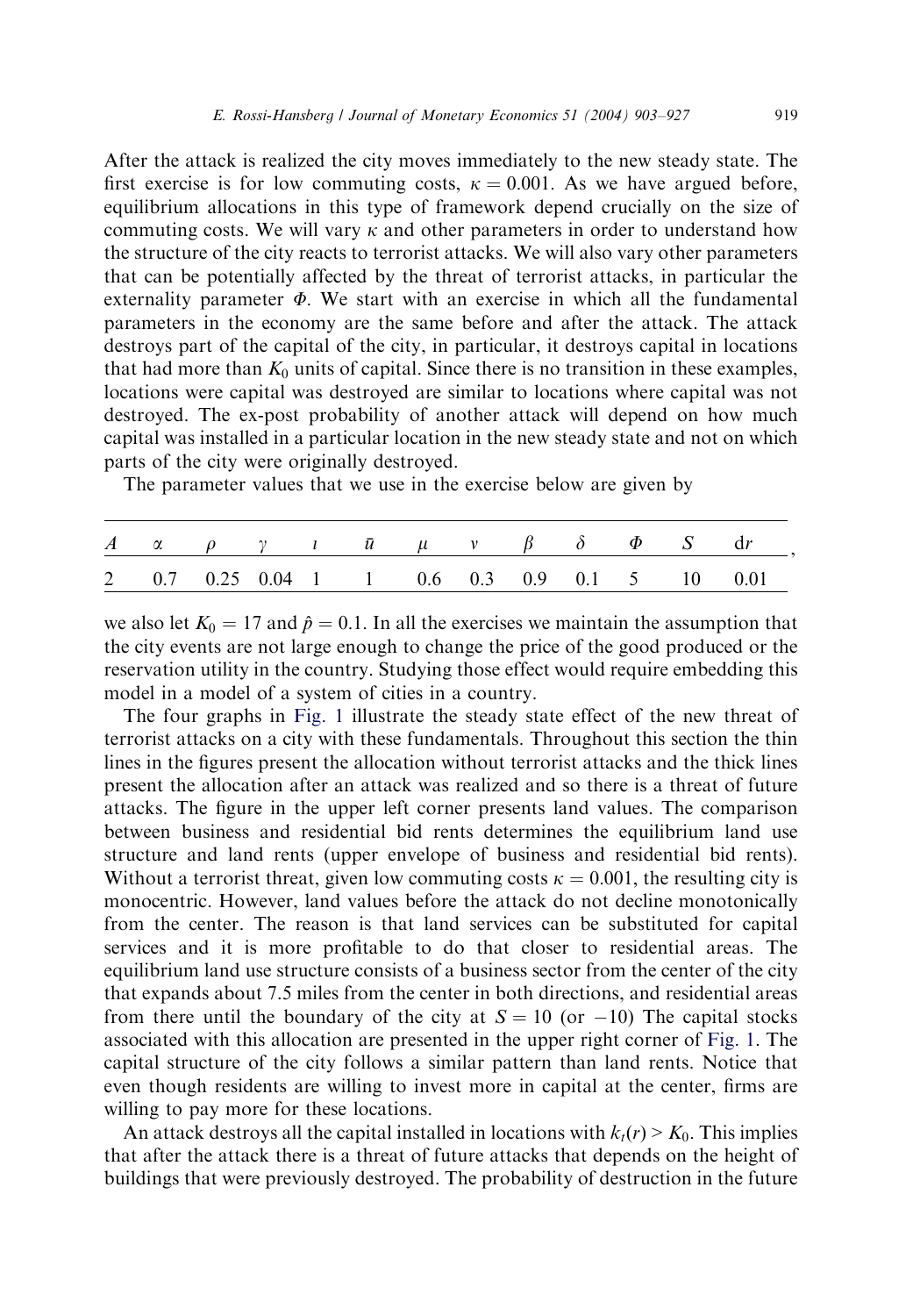<span id="page-17-0"></span>

Fig. 1. Equilibrium allocation and prices, kappa=0.001,  $Ko = 17$ .

in both equilibria (before and after the attack) is presented in the lower east panel of Fig. 1. The threat of future attacks implies that the allocation without threat is no longer an equilibrium, the reason is that the probability of a future attack is too large. The new allocation has less capita installed everywhere in the city and the range of the capital stocks (as well as rents) is smaller, as we knew from Propositions 1 and 2. Notice that capital is also lower in business areas, the reason is that the land use structure changes only slightly. The land use structure with threat is also monocentric with a business area that starts at the city center and extends for 7.6 miles in both directions. Business areas expand relative to residential areas -firms substitute capital for land-, although this effect is rather small given the very important exodus from the city. The equilibrium after the attack has only 88% of the residents in the equilibrium allocation without a terrorist threat. Land rents in business areas are in general smaller, but not at all locations. This contradicts the widely held view that land rents will decrease uniformly in the city after the shock. As expected, given the effect on rents and capital stocks, wages and expenditures of agents in the city are lower in the new equilibrium, however, agents in the city consume more. The reason is that agents that stay in the city after the attack obtain the same utility as agents that were in the city before the attack. In order for them to receive the same utility as before, they have to compensate the lower amount of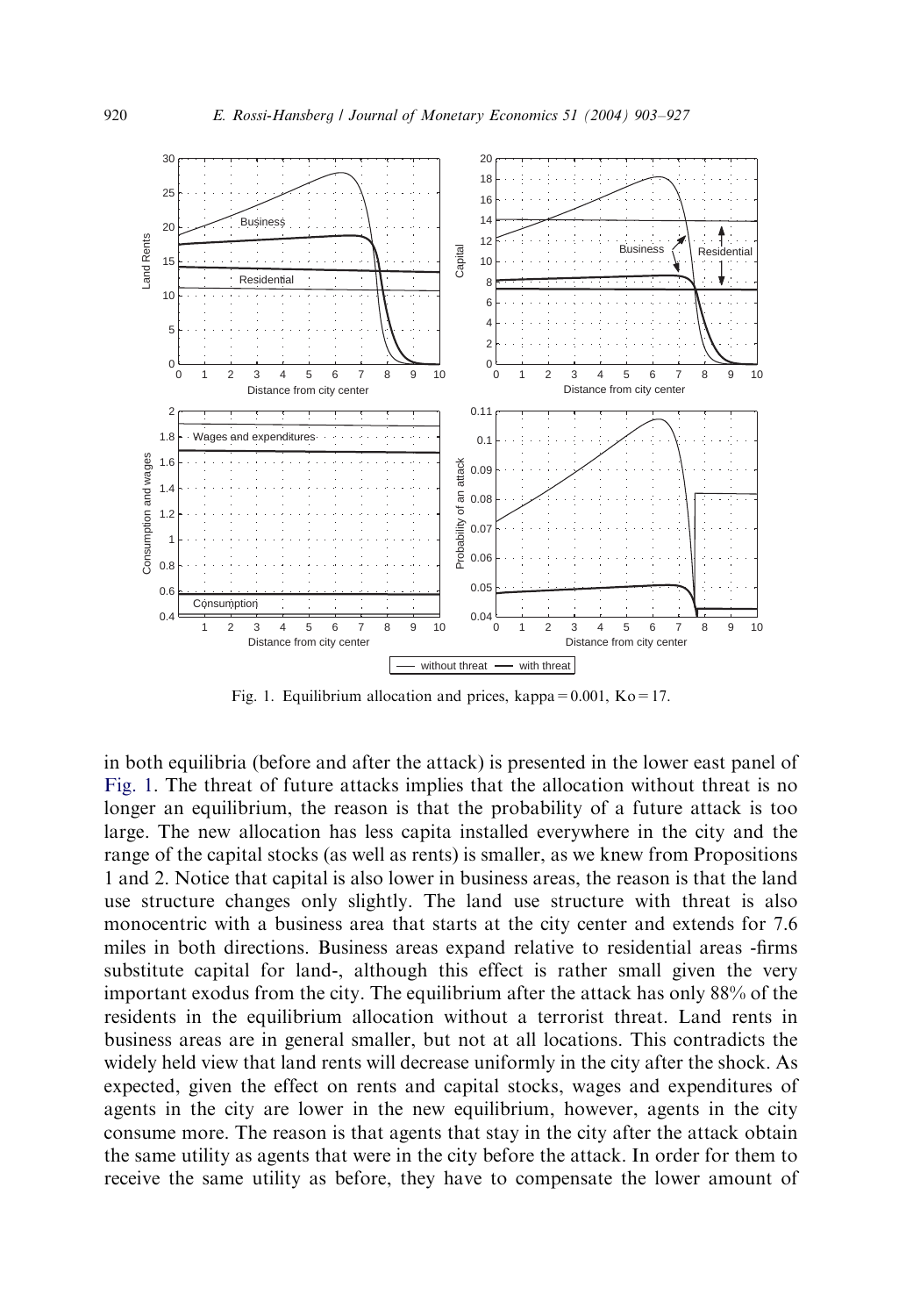<span id="page-18-0"></span>capital in their houses with more land and more consumption. Therefore, land rents in residential areas are higher with the terrorist threat. On one hand, agents consume more land (even though land rents are higher), on the other they consume more goods. In this sense, a terrorist threat is similar to a location specific tax on installed capital, as we have shown before.

The next set of figures, grouped in Fig. 2, illustrate parallel results for  $\kappa = 0.005$ . There are now three residential areas in the city. One is located at the east boundary, a second at the center, and a third at the west boundary. There are two business sectors, each of which has two important concentrations of businesses. An increase in transportation cost from  $\kappa = 0.001$  to 0.005 changed the city dramatically. However, the presence of a terrorist threat has again a modest effect on city structure. The residential area at the center becomes larger with the threat and the one at the boundary smaller. Population in the city decreases by only 2%:

In the allocation illustrated in Fig. 2, the capital stock in business areas is in general smaller with the threat than without it, except for locations near to the outer limit of the business sector and in the middle of the business areas. This example demonstrates that even though capital in general will be smaller in the city, some areas may see investments increase after the shock. The decrease in capital is evident throughout residential areas. Rents are not uniformly lower in business areas, and they are uniformly higher in residential areas. This is the effect of investing less in



Fig. 2. Equilibrium allocation and prices, kappa=0.005,  $K_0 = 17$ .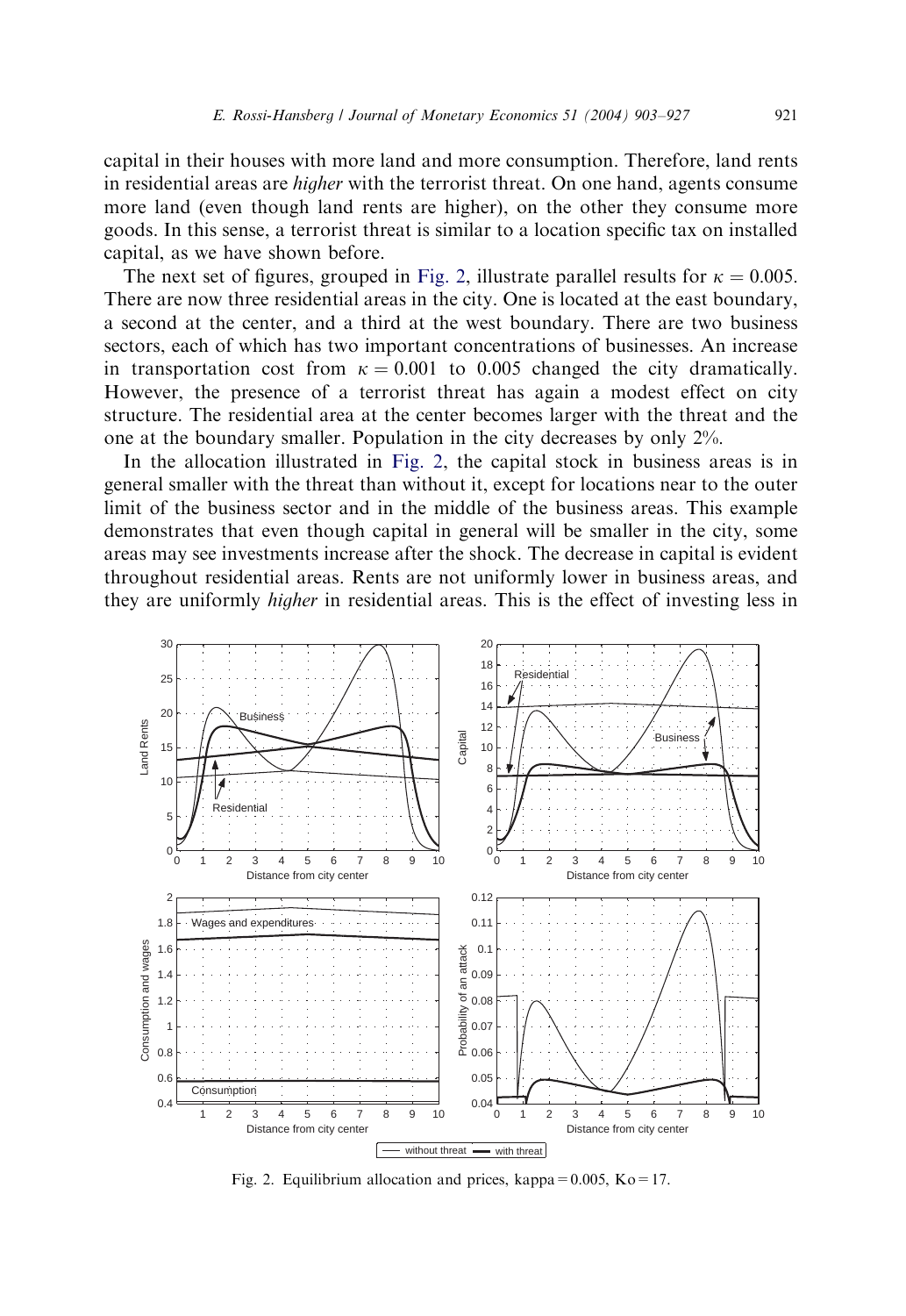capital in residential areas. In business areas, this effect is less important since the positive production externalities make the reduction in capital investments smaller.

Combining [Figs. 1 and 2](#page-17-0) one can also talk about the effect of an attack that not only changes the agent's probability assessment of future attacks, but also changes the actual fundamentals of the economy. In particular, the shock may changes transport cost per mile. The reason this may happen is that the potential of an attack increases security checks, as well as the risk associated with using public transportation. However, as we have argued above, it may also decrease densities in the city, which potentially (although not in this model) may lead to reductions in transport costs. In any case, we can study the effect of an attack that increases commuting cost as well as the probability of future attacks. This means comparing the thin lines in [Fig. 1](#page-17-0) with the dark lines in [Fig. 2.](#page-18-0) In contrast with the other cases, the change in the city structure is very important. A residential area appears at the center and the agglomeration of firms and capital investment change substantially too. Land values would, however, not be lower everywhere and residential capital and land rents would still be higher with the threat. The new city would have 84% of the population of the city without the threat. These changes are much more dramatic than in the case with constant commuting costs. The exercise was computed for a 500% increase in transport costs which is very large and probably unrealistic. Our goal is to illustrate the presence of qualitative effects, not to do a quantitative assessment of the magnitude of these effects.

Terrorism may also affect the spatial scope of production externalities. The increased obstacles for human interaction imply that economic activity in a particular location will benefit, via production externalities, only from economic activity located very close by. The decay in the benefits received from economic activity at other locations is governed by the parameter  $\Phi$ . Notice that in Equation (35)  $\Phi$  enters in the exponential discount and multiplying. Hence by changing  $\Phi$  we are not reducing average externalities, only their spatial decay. The idea is that the scope of externalities may decrease with a terrorist threat, but agents located nearby will therefore interact more, which in average compensates the lost interaction with agents located far away. All the exercises above kept  $\Phi = 5$ . We also computed exercises for  $\Phi = 10$  and 30. The results differ only modestly from the ones presented in Fig [1](#page-17-0). Output in the city, without a terrorist threat, increases by 0.9% for  $\Phi = 10$ and 1.24% for  $\Phi = 30$  relative to the exercise in [Fig. 1](#page-17-0). We conclude from these exercises that this channel is of only modest importance and so do not present the complete set of results here.

In both examples discussed above, output decreases because of the threat of a terrorist attack: 21% for  $\kappa = 0.001$  and 12% for  $\kappa = 0.005$ . Hence, if an attack does not materialize ever again, there are potentially important gains from imposing a set of capital subsidies with the form described in the previous section. In these two examples, the cost of the policy is lower than the gains implied by eliminating the effect on the city of a terrorist threat (if no future attacks are realized). The fiscal cost of the policy accounts for 46% of the gain for  $\kappa = 0.001$  and for 72% of the gain for  $k = 0.005$ . The calculation assumes that revenue can be collected using lump-sum taxes and so there is no distortion associated with financing the policy. The potential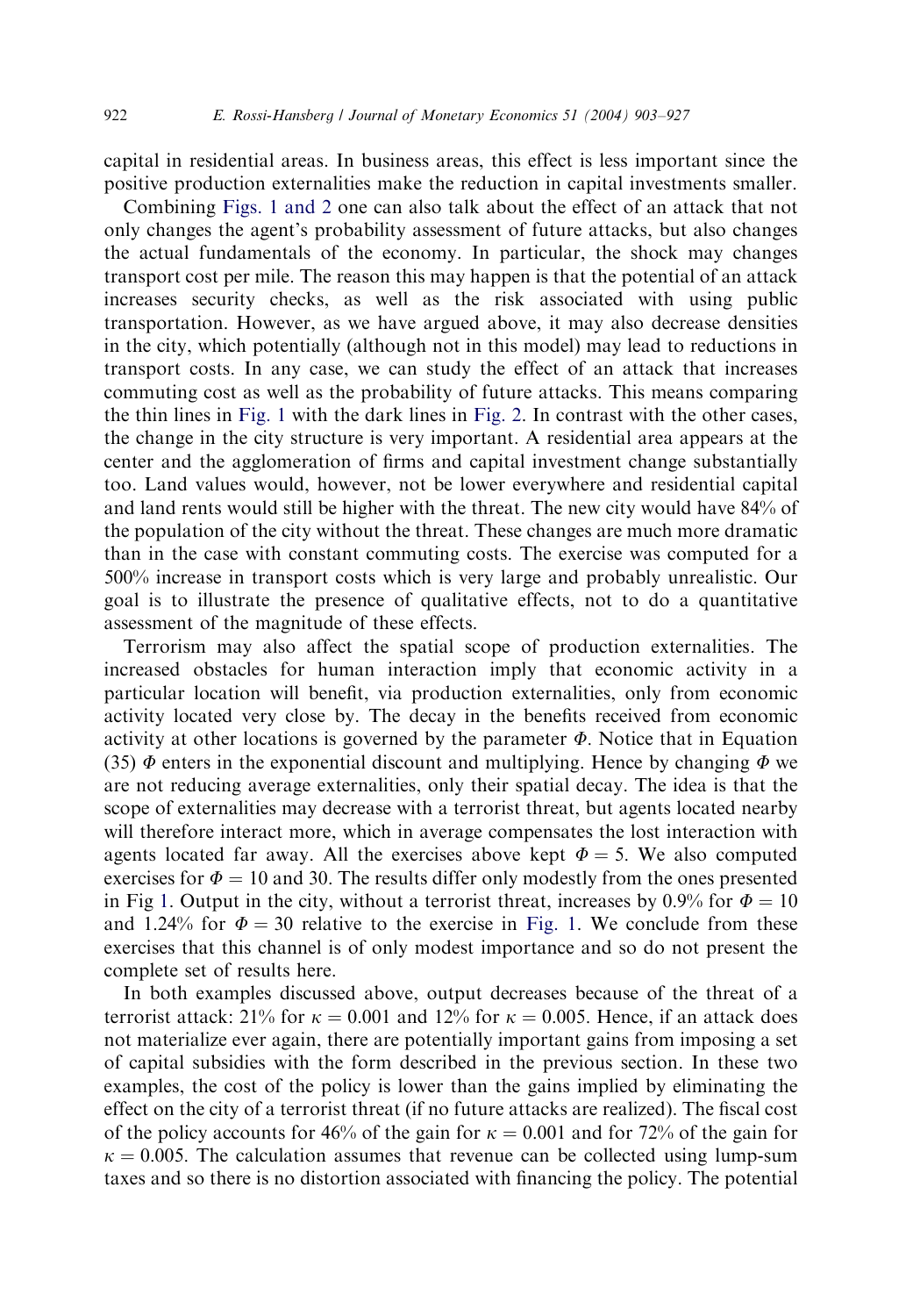gains from implementing this policy are larger the smaller commuting cost in the city. The reason is that as commuting cost increase, productivity in the city is smaller and so is the average stock of capital in the city (although it may be larger in certain areas). Since terrorist attacks affect the incentives to accumulate capital, and only through capital the rest of the city, loses associated with a terrorist shock are lower the lower commuting costs, and so the effect of policies to prevent these changes are lower as well.

## 4.2. Transition

The results presented in the previous section assume that there are no adjustment costs in capital investments. If this is the case, the economy will reach a steady state immediately after any shock to the urban capital structure is realized. This is not the case once we add adjustment costs. Capital will adjust slowly potentially changing the structure of the city as it evolves. In the specification presented above this implies that  $i > 0$ .

Without agglomeration forces, modeled as production externalities in this paper, even in the presence of adjustment costs, investments in a particular location will depend only on city wide or nation wide prices of factors. In this paper we assume that the price of capital is determined in the national or world markets. In this sense, the model is a partial equilibrium framework. Capital at the different locations determines labor demand and therefore wages in the city, which in turn affect investment decisions at all location. It is challenging to compute examples that include this type of equilibrium effects in order to understand the speed of convergence to a new steady state. The reason is that we need to use a ''shooting'' algorithm in order to solve for the path of capital in all areas. The result of such an exercise are, nevertheless, not very interesting, since the total cost of the shock is close to the cost of the installed capital that was destroyed in the attack (properly discounted depending on the speed of convergence). The general equilibrium effects are, for localized attacks, likely to be small, so the effect of wages on capital stocks at other locations will be small as well.

With agglomeration effects, the problem becomes more interesting and much more difficult. Capital destruction in particular areas will imply that locations not directly affected, but that are close to the affected areas, will suffer because of the reduced productivity implied by smaller spillovers from the destroyed areas. Once agglomeration effects are taken into account, the effect of localized capital destruction can be much larger than just the properly discounted cost of reconstruction. The reason is that nearby locations will be affected via a decrease in their productivity caused by lower employment in the destroyed areas. In order to understand this decline in productivity, we need to take a stand on how fast employment, and therefore productivity, reacts to changes in installed capital. We could assume that labor and productivity adjust immediately, but that there are adjustment cost for capital investments. Another possibility is to say that employment adjust slowly, as does capital. Every period agents predict productivity given the current allocation of labor and make their investment decisions.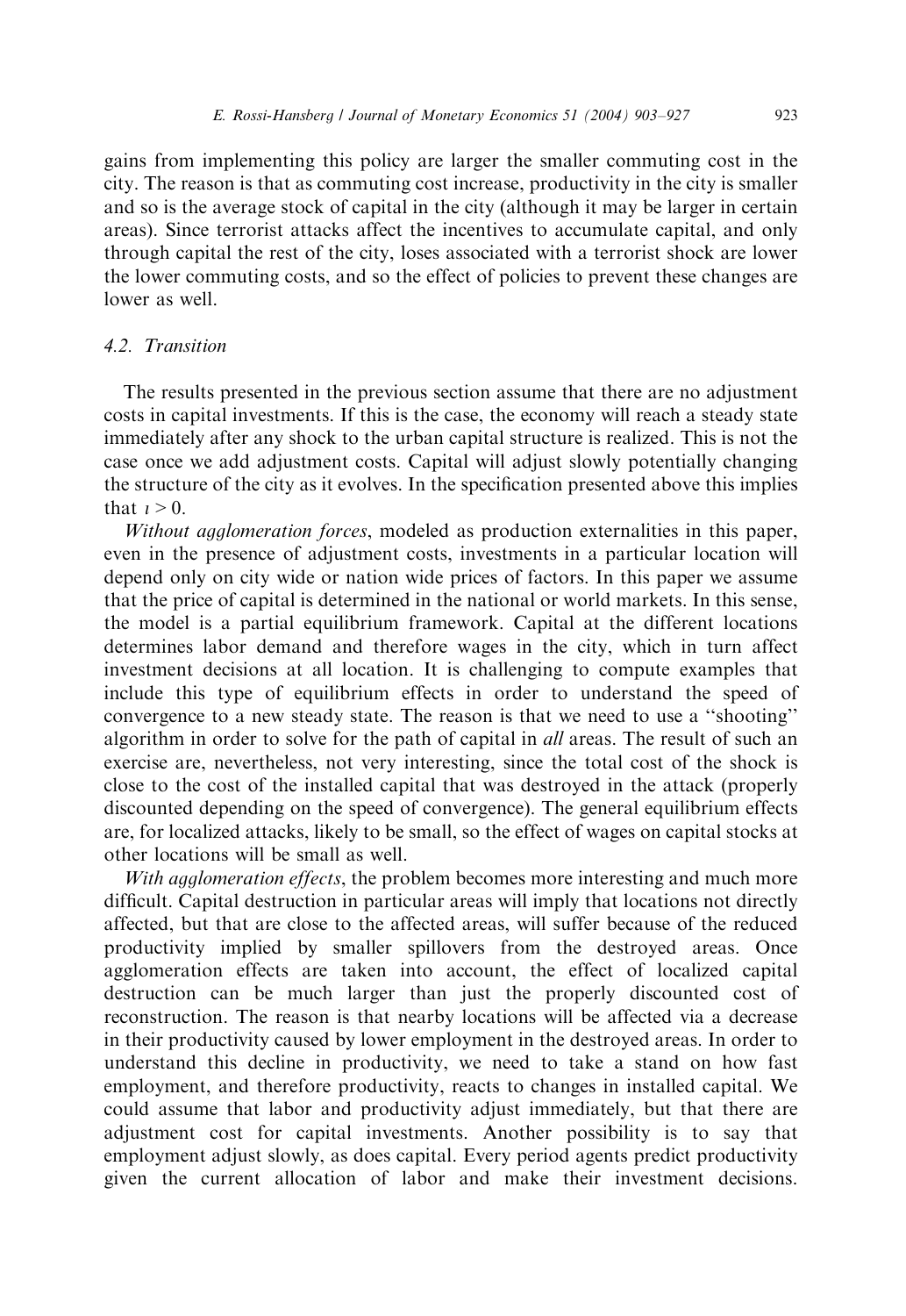Frictionless labor mobility is appealing but, at the moment, computationally very costly. It implies solving for capital at all location in the city, and this is only a middle step in solving for the fixed point of productivities. The second exercise is also challenging numerically, but feasible. It implies again solving for capital levels as a function of location as an initial condition, but does not imply solving for the fixed point of productivities at each step. This reduces the computational costs dramatically. In what follows we assume that employment adjusts slowly. We will present one numerical result illustrating the type of transition that this model generates. Our focus is on how destruction in a particular area affects other areas and therefore increases the transition costs.

We start by computing the steady state of a city with adjustment costs and the same parameter values as the ones used to generate [Fig. 1.](#page-17-0) Because of the adjustment costs, the steady state allocation is different in levels, but qualitatively has a very similar structure: A business center surrounded by a residential area. The area with the largest stock of capital in the city is located about six miles away from the center. Assume that there is an attack to such a city that destroys all capital structures with more than 5.752 units of capital per unit of land. This results in the destruction of 2% of business capital structures in the city. The destroyed area is 0.13 miles long. Residential areas are not directly affected by the shock. We then compute the transition path of capital stocks to the steady state, assuming that the city will never experience another shock. This implies using the Euler equations from the firm and household problems. We use a shooting algorithm to find the level of capital investments at each location after the shock that puts the city in the transition path that converges to the original steady state. The first three stages of the evolution of the capital stock are presented in [Fig. 3.](#page-22-0)

Three effects are evident in [Fig. 3,](#page-22-0) first capital in areas near the shock decreases more than in areas far away from it. This is the result of a decrease in productivity at these locations caused by the lack of spillovers from the destroyed areas. Second, the overall level of business capital decreases throughout the city. This is the result of a decrease in the number of people leaving in the city during the transition. Wages in the city also decrease during the first part of the transition. The level of economic activity will eventually recover to reach the original steady state. Third, capital in the destroyed areas starts to build up slowly. In general, the size of the city will shrink during the transition and then will grow to reach the original steady state again. The length of this transition depends, in particular, on the magnitude of the realized shocks and the importance of adjustment costs. Small adjustment costs will lead to fast transitions. This result implies that economist studying the transformation of cities after a terrorist act should not interpret the original decline in city size and level of urban economic activity as if this was a permanent change.

The most interesting implications in the model are the ones associated with the effect on areas that were not directly affected by the shock. This is evident in [Fig. 4](#page-23-0) were we present the productivity function,  $z$ , in steady state and immediately after the shock (given steady state wages and employment allocations). It is evident from the figure that productivity is affected significantly in areas where capital was not destroyed. The extent of this effect depends, in particular, on the parameter  $\Phi$ . For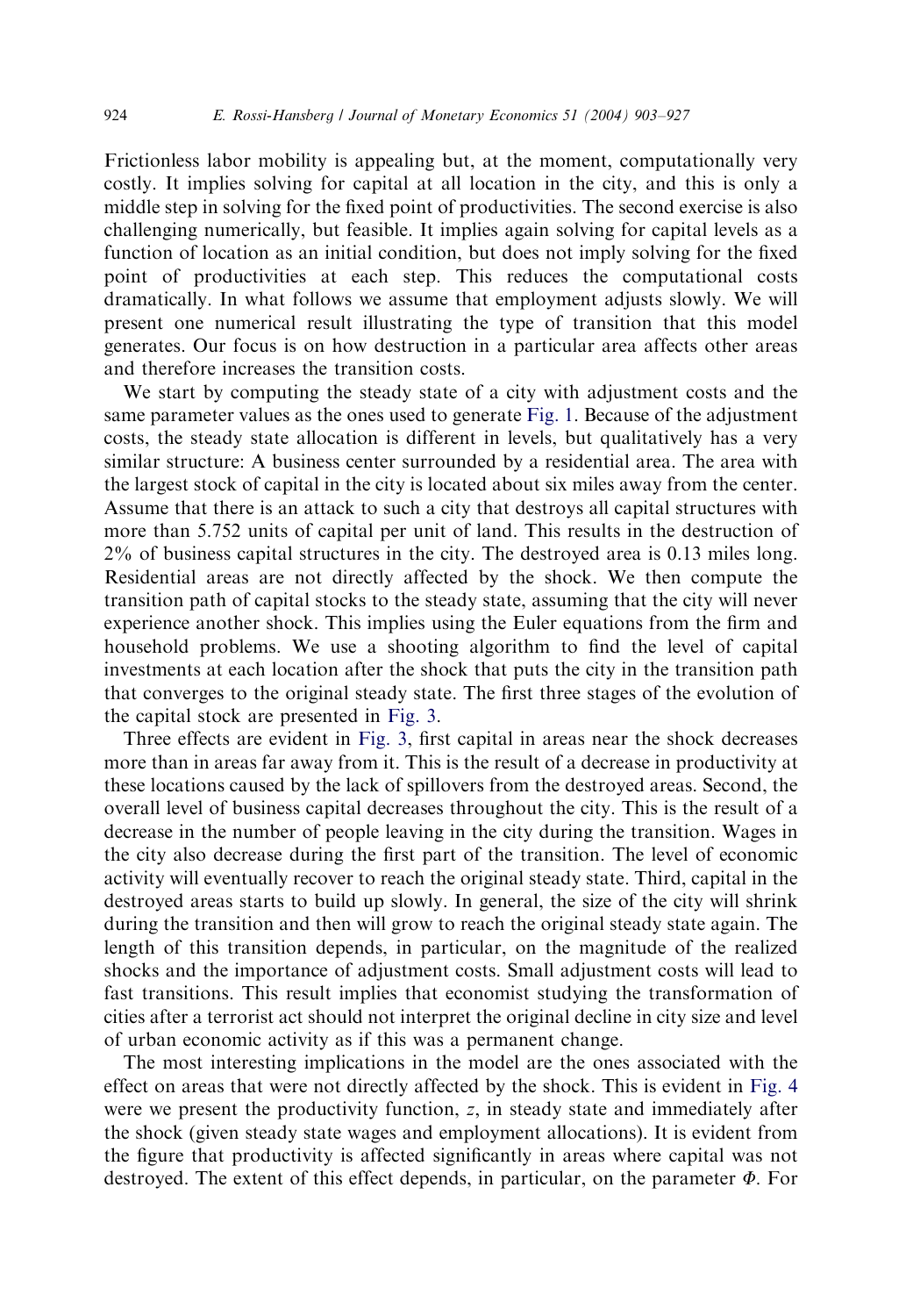<span id="page-22-0"></span>

Fig. 3. Transition of business capital stock.

higher  $\Phi$ , the decrease in productivity will be more localized, for lower  $\Phi$  it will spread out to a larger section of the city.

## 5. Conclusion

We presented a theory of the internal structure of cities with physical capital that is suited for the study of urban shocks. We used this theory to analyze how these shocks may result in permanent and temporary effects on urban form. Permanent effects were the result of changes in the expected returns of capital investments because of the possibility of future shocks, or because of changes in commuting or agglomeration forces as a result of past attacks. The most important conclusions for long run equilibrium allocations are summarized below.

- Terrorist shocks will affect urban structure in the long run, but numerical results show that the distribution of business and residential land will not be affected significantly. In contrast, for the same shocks, the level of steady state economic activity, including production, employment, capital stocks, wages, and land rents will be importantly distorted.
- The range of steady state capital stocks across locations within the city is smaller with the terrorist threat, and residential capital stocks will also be uniformly lower.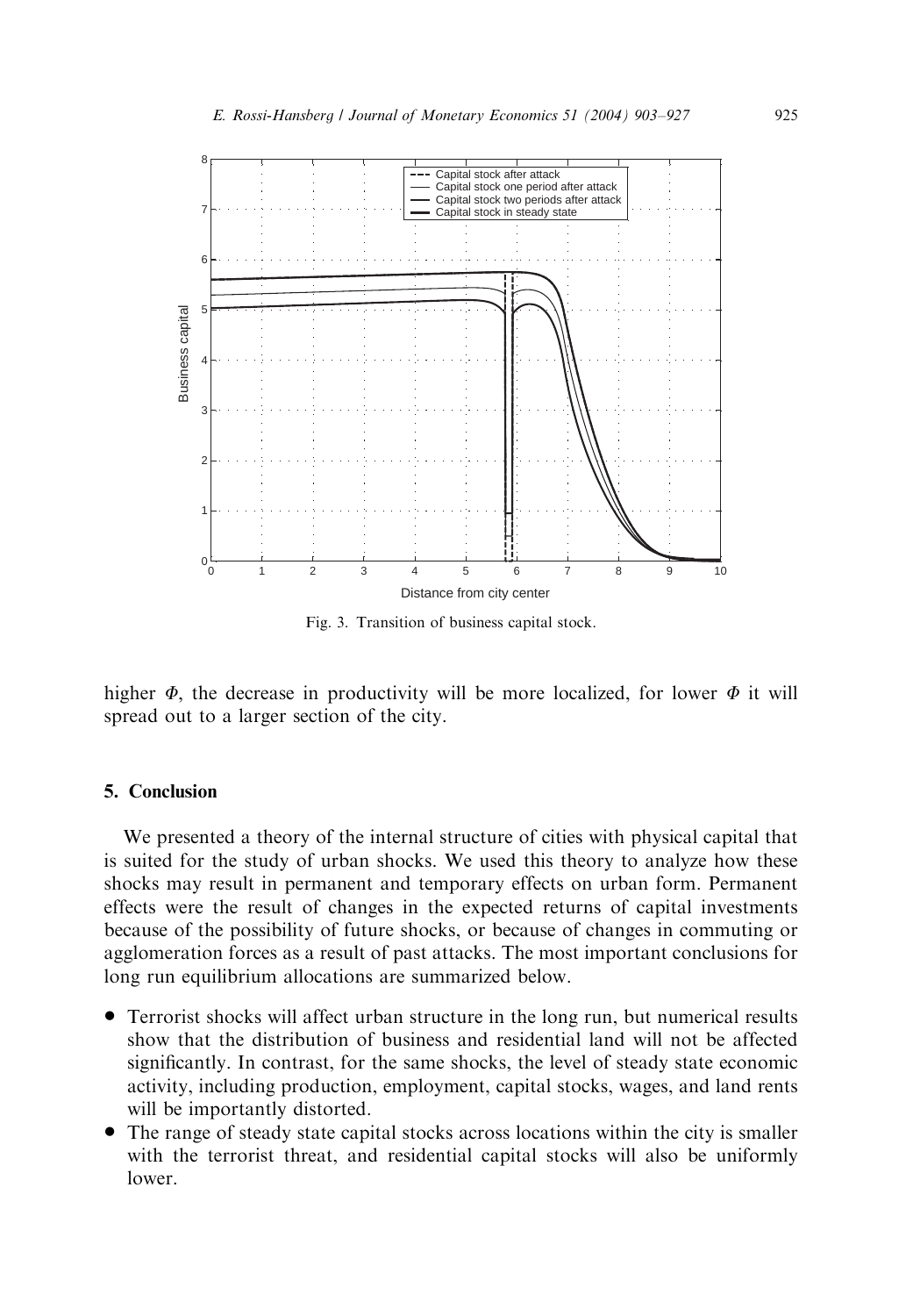<span id="page-23-0"></span>

Fig. 4. Productivity before and after the shock.

- Rents do not necessarily have to decline uniformly throughout the city. In all examples computed residential land rents increase, while business land rents decrease in most, but not all, locations.
- The effect of changes in expectations caused by a terrorist attack is equivalent to a location specific tax on capital investments. This implies that a location specific capital subsidy will eliminate the long run effects of an attack. The benefits of this subsidy, net of fiscal costs, are substantial in all numerical examples computed. Since land rents are not lower at all location with than without the terrorist threat, not all landowners will be in favor of the policy. The subsidy is suboptimal unless the government has better information than private agents, that it cannot credibly reveal.
- Changes in commuting costs have important effects on city structure. In particular, increases in commuting costs will lead to a propagation of small business centers, as previously studied in [Lucas and Rossi-Hansberg \(2002\)](#page-24-0) and [Fujita and Ogawa \(1982\)](#page-24-0), among others, in models without capital.

We also analyzed the transitional effects of these shocks in a model with adjustment costs. The main conclusions of this analysis are summarized below.

• Destruction of a particular area reduces productivity in other areas thereby leading to less capital investment in areas located nearby, and to a slow recovery of the destroyed part of the city. This implies much larger costs of transition than the costs associated with the reconstruction of the destroyed areas.